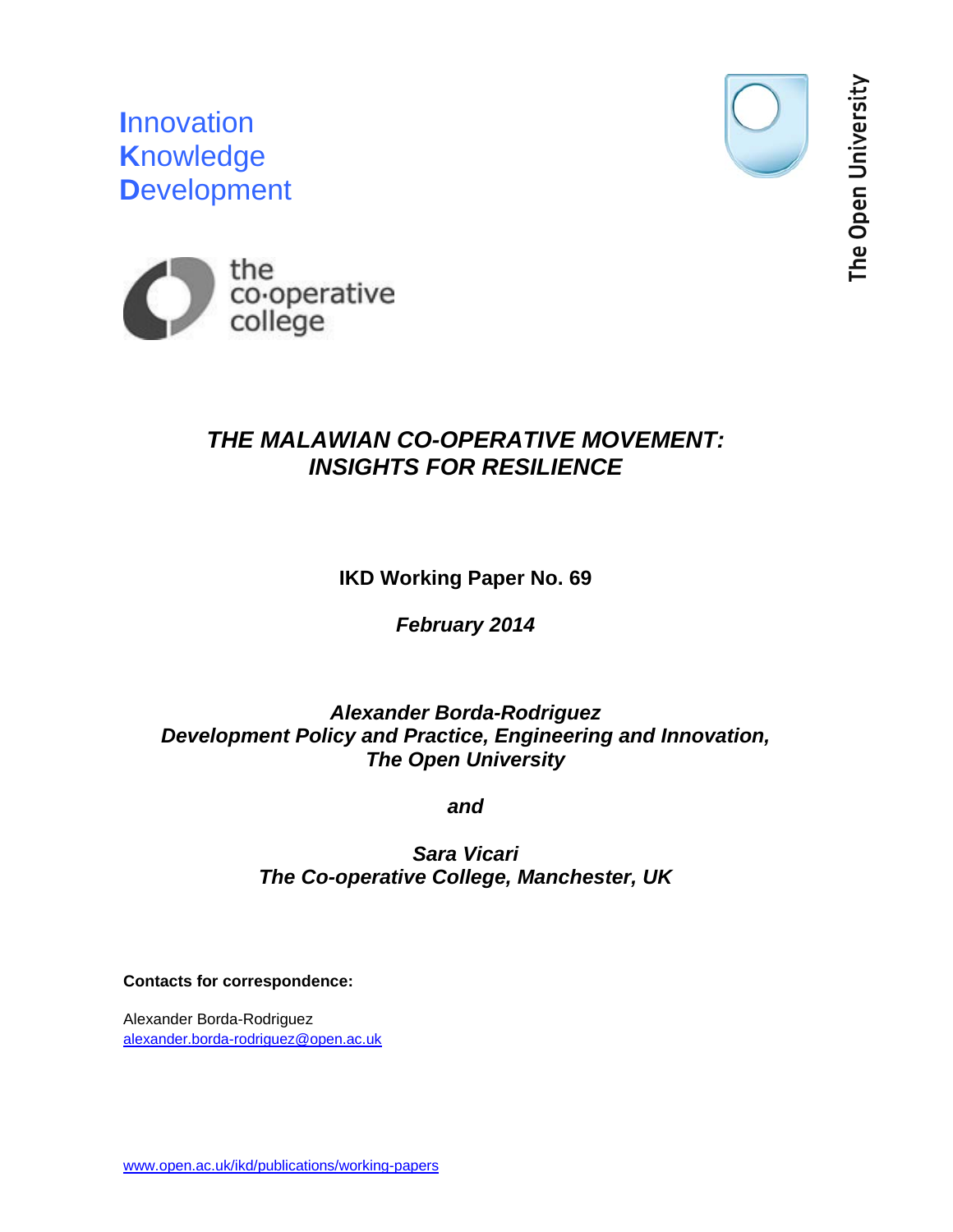## **Foreword**

This working paper is an output of the research project 'Understanding Rural Co-operative Resilience: a pilot study', funded by the Leverhulme Trust from October 2012 to September 2013. The project is a partnership between the Open University and the Co-operative College UK, and the working paper is co-authored by a research associate at each institution. The research project explores whether and in what ways co-operatives are resilient social and economic organisations in development terms by focusing on the cases of four co-operative unions in Malawi. By investigating the distinctive nature of the co-operative model, the project aims to provide insights on the limiting and enabling factors that might be required for resilience.

We thank the Leverhulme Trust for funding this research.

Hazel Johnson (Open University) Linda Shaw (Co-operative College)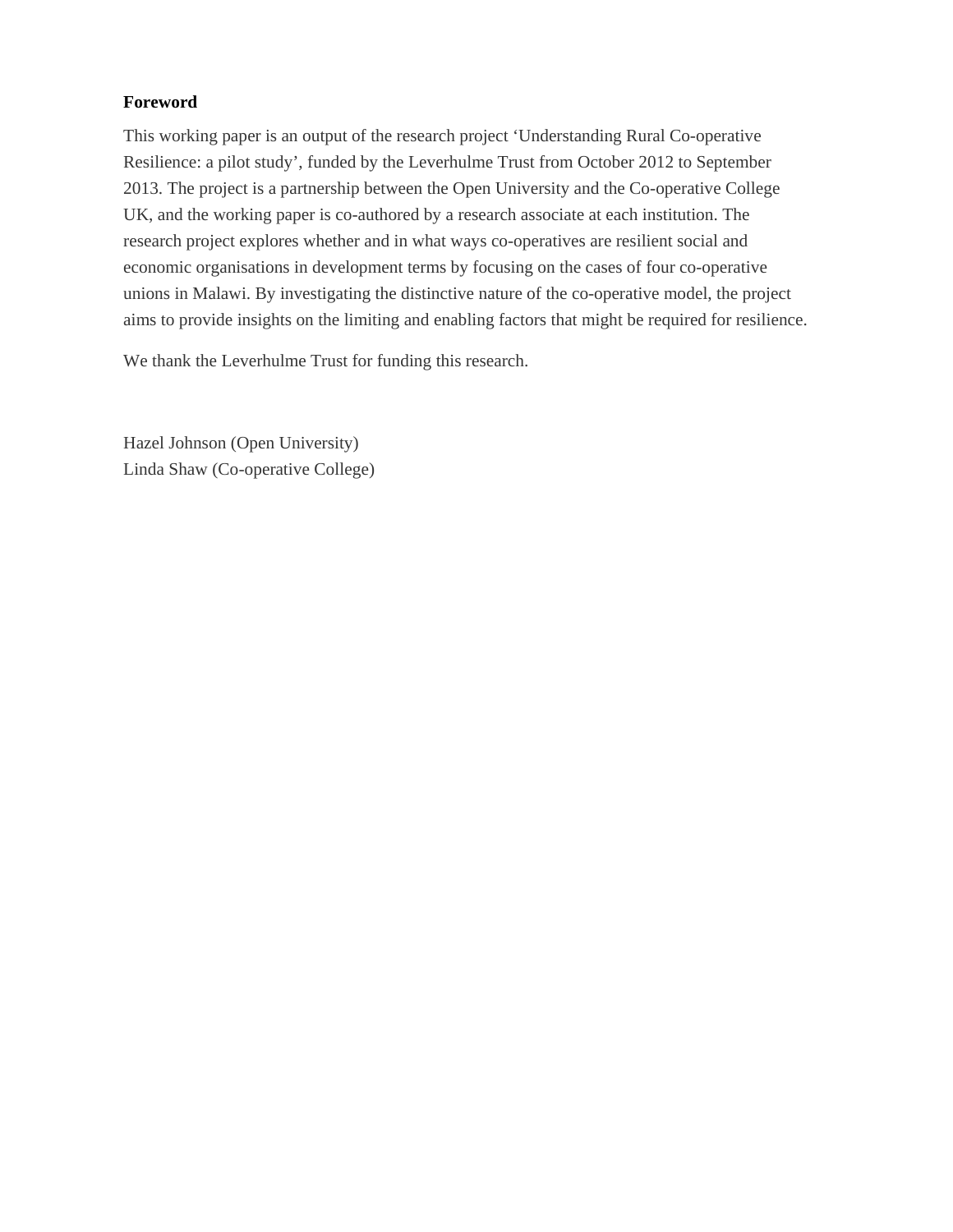#### **THE MALAWIAN CO-OPERATIVE MOVEMENT: INSIGHTS FOR RESILIENCE**

#### **Alexander Borda-Rodriguez and Sara Vicari**

MCT, Engineering and Innovation, The Open University

#### **Abstract**

*Heavy government interference, lack or leadership and low levels of skills are some the factors that have for decades weakened and in some cases caused the failure of co-operatives in Africa. However, in the recent past, African co-operatives have experienced a remarkable renaissance. We examine whether these co-operatives are resilient forms of organisation, and if so, what are the key factors that are conducive to resilience. We examine the Malawian co-operative movement from which very little is known. We explore four of the biggest co-operative Unions in the country. Our analysis is guided by a framework compounded by five key factors conducive to co-operative resilience. Our results suggest that women's inclusion, business income diversification, collective skills, and strategic partnerships with external agents are factors conducive to resilience. We also conclude that these factors need to be grounded on reflexive behaviour amongst leaders and cooperative members.* 

*Key words: Co-operatives, resilience, reflexivity, Malawi, co-operative unions, adaptive capacities*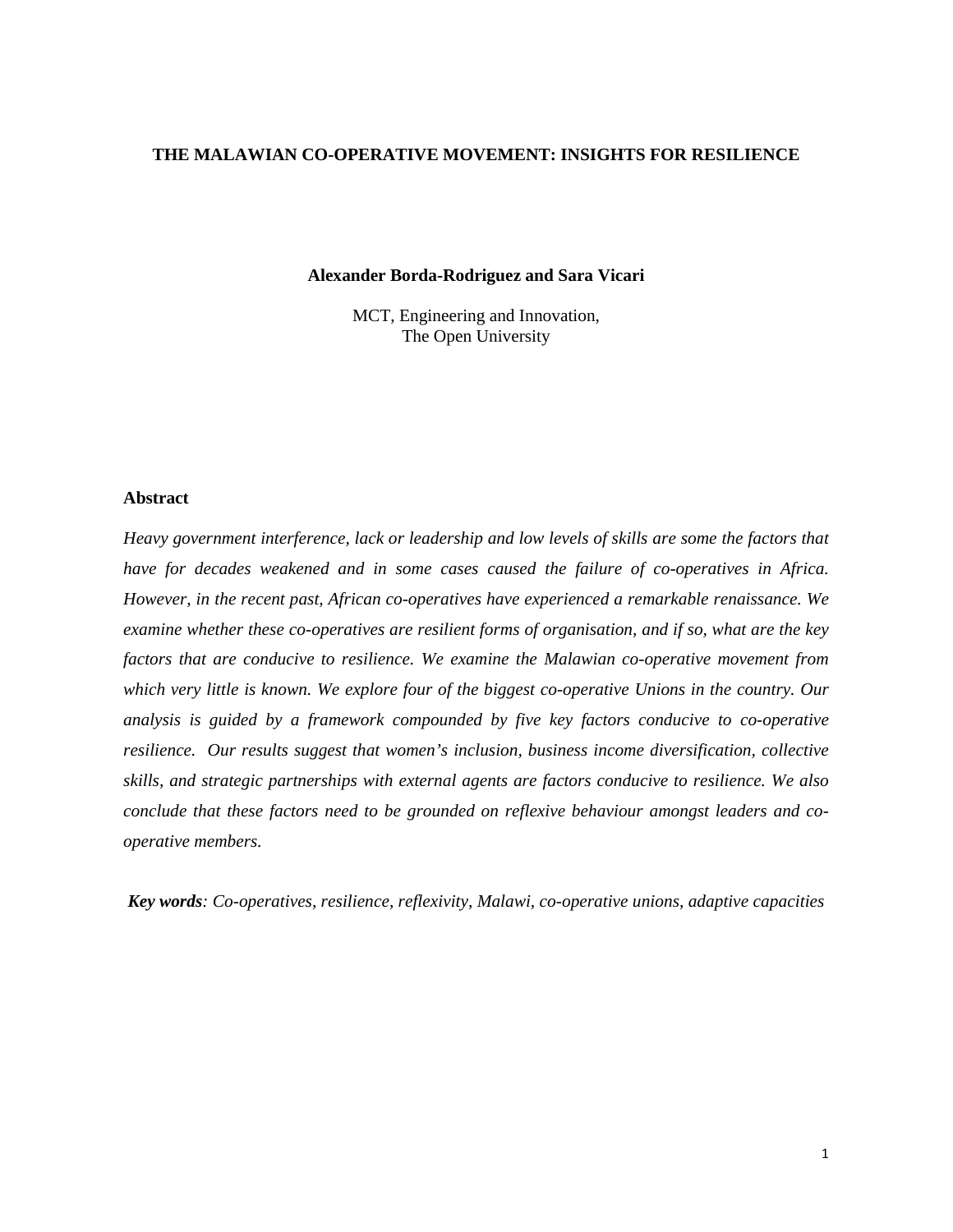#### **1. Introduction**

In recent decades co-operatives have been rediscovered as organisations with the potential to foster socio-economic development and pull communities out of poverty (Bibby and Shaw, 2005; Birchall, 2003; 2004; FAO, 2012; Münkner, 2012; UN, 2011; Vicari and De Muro, 2012). National and international organisations are now interested in understanding the renaissance experienced by co-operatives in developing countries, particularly in Africa where co-operatives have endured decades of mismanagement, government interference and failure (Develtere et al., 2008).

It has been argued that the advent of liberalisation in the 1990s in Africa context has enabled cooperatives to develop as genuine member-controlled and business–oriented organisations which in turn have improved the wellbeing of vulnerable people (Wanyama, 2013). However, co-operatives in the African continent have shown a mixed-picture in terms of performance (Francesconi and Ruben, 2008; Francesconi and Wouterse, 2011). While there are success stories, not all co-operative endeavours have performed well overtime. Understanding what makes co-operatives able to survive economic and political shocks while maintaining their core functions is crucial if they intend to address their challenges successfully.

This article explores the Malawian co-operative movement, a barely studied co-operative sector in Africa. The article seeks to understand whether and to what extent Malawian co-operatives are resilient socio-economic organisations and what factors affect resilience. The Malawian cooperative movement shares some similarities with co-operatives in neighbour countries. However, little is known about their challenges and how they have addressed them over the years.

In this article, we investigate four of the biggest co-operative Unions in Malawi: 1) Mzuzu Coffee Planters Co-operative Union (MZCPCU), 2) Community Savings and Investment Promotion Cooperative Union (COMSIP), 3) Timber Millers Cooperative Union (TMCU) and 4) Malawian Union of Savings and Credit Co-operatives (MUSCCO). Co-operative Unions are secondary level organisational networks that congregate primary co-operatives. Unions provide members from primary co-operatives with a number of services (i.e. capacity building, specialised training, credit) which vary according to the type of business carried out by the co-operative. Unions represent members and interact with national and international organisations (i.e. government, development agencies and/or international buyers) and promote co-operative values within their affiliated members.

In order to examine co-operative resilience, we have conducted an extensive literature review on co-operative resilience. There are several factors that affect co-operative resilience and we have identified the most relevant. Our systematic analysis resulted in a framework that is based on five factors 1) membership, 2) collective skills, 3) networks, 4) innovation and 5) role of the state. These are the factors that are present with more frequency in co-operatives capable to deal with shocks and limitations. We use this framework in order understand the extent to which co-operative Unions have cope and addressed their challenges and limitations.

The history of co-operatives in Malawi is common to many African countries. The first phase of the co-operative development took off during the colonial regime followed by a subsequent arrest due to post-colonial government's interference in the economy sector and later a new development phase triggered by the advent of liberalisation since 1990s (Lynx Associate, 1996). In 1946 The Cooperative Act was established. After the independence in 1964 agricultural co-operatives were deregistered and the smallholder sector was monopolised by state owned enterprises. Savings and credit co-operatives (SACCOs) had the chance to flourish in that period because the government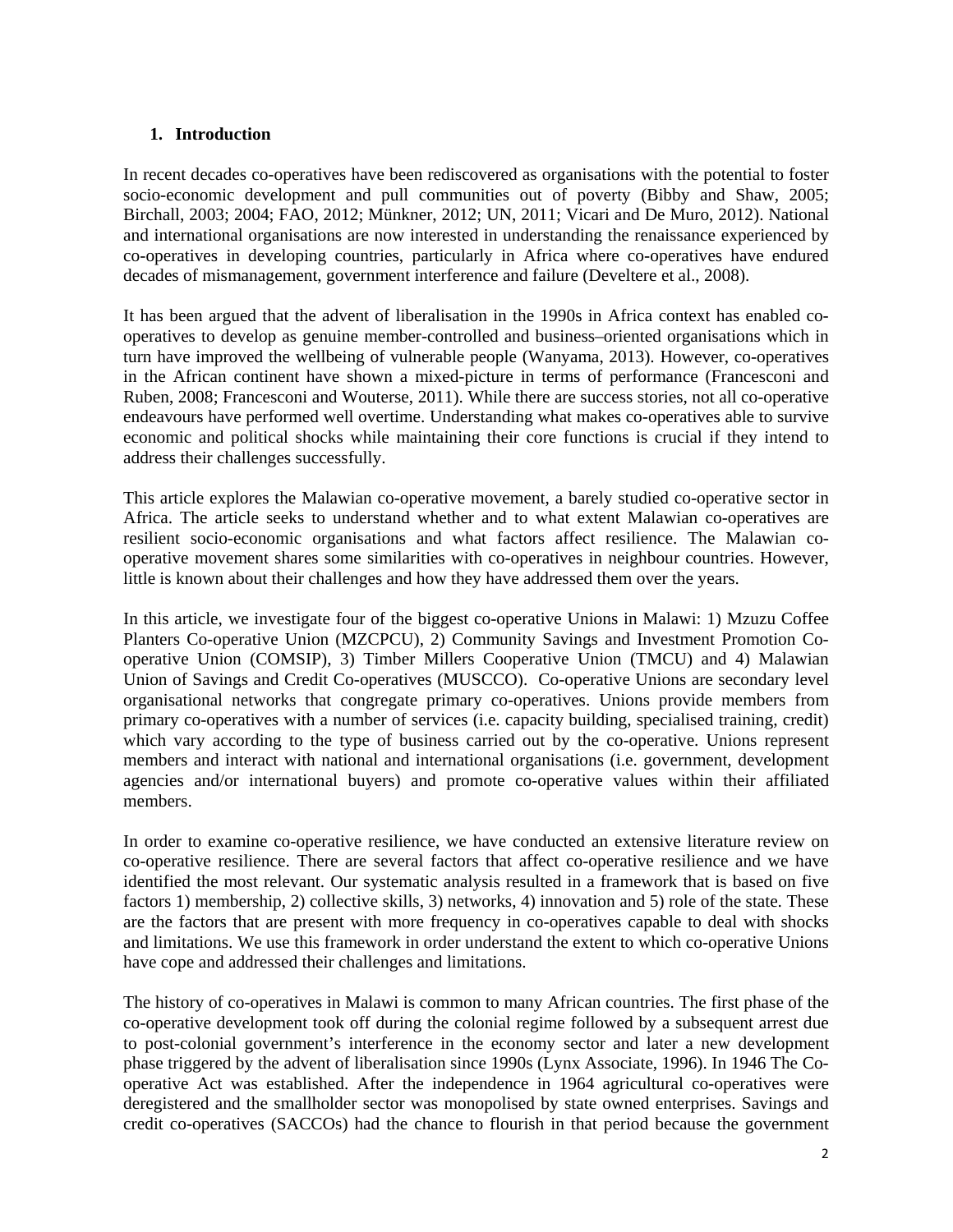had not interests in the financial sector and therefore allowed them to independently grow. In this period MUSCCO, the Union of SACCOs was also set up. The Co-operative College was established in 1962 and closed in 1966 by the government. The rebirth of co-operatives followed the reintroduction of the multiparty system in 1994, which led to the promotion of co-operatives and agricultural associations, as part of an increasing emphasis by the government on local initiatives and participation to use local resources and meet local needs (Conroy et al, 2006). Since then a new legislative and policy framework was put in place which has recognised co-operatives in the terms of International Co-operative Alliance  $(ICA)$  definition, values and principles<sup>1</sup>. A new co-operative development policy was adopted in 1997, followed by the co-operative law in 1998 and the cooperative regulation in 2002. Particularly the new co-operative law amended the Co-operative Act of 1946 including measures to reduce the power of the Registrar of Co-operatives and enhance greater autonomy of co-operatives. Later in 2011 a new legislation that oversees financial cooperatives was put in place.

Currently in Malawi there are 681 registered co-operatives. 382 are active in the agricultural sectors; 107 are saving and investment promotion co-operatives (COMSIP) and 192 are  $SACCOs<sup>2</sup>$ . Amongst them, the Department of Co-operatives reports that only 234 are active (134 agricultural co-operatives; 50 SACCOs and 50 COMSIP co-operatives). There is not an apex body that congregates and represents all the co-operatives of the country, but co-operatives are organised in Unions.

Co-operative development in Malawi is challenging. Malawi is one of the poorest countries<sup>3</sup> with an unfavourable environment for the private sector. Macroeconomic instability, high inflation rates  $(25\%$  at August  $2012<sup>4</sup>$ ) make the cost of living very high for people that live with less than a US\$ 1.25 a day. Foreign exchange shortage, together with fuel and electricity shortage, lack of adequate skilled labour, degradation of natural resources such as land and forest, are amongst the main challenges<sup>5</sup>. In addition, in the last decades Malawi has experienced several natural disasters, such as floods and draughts, severe famine and HIV/AIDS pandemic which place the country in a difficult poverty trap (Conroy et al., 2006). Consequently co-operatives in Malawi have had to develop in this risky and uncertain environment characterised by economic, climate and social shocks. Understanding what affects their resilience is therefore of primary importance if cooperatives are to survive and develop over time. In this respect, literature on Malawian cooperatives is scanty and the very few studies analysing individual agricultural co-operatives conclude that lack of market access, poor governance and lack of managerial skills undermine their capacity to survive in the long term (Nkhoma, 2011; Matabi, 2012).

The article seeks to investigate what factors affect co-operative resilience in Malawi. The article is divided into five sections. Section 2 provides the theoretical framework used for the analysis of cooperative resilience. Section 3 provides a general background and outlines the methodology used for data collection. Section 4 shows the main findings. Section 5 discusses the main findings and outlines the conclusions.

http://ica.coop/en/what-co-op/co-operative-identity-values-principles accessed on 19.09.2013

 $^2$  Data provided by the Department of Co-operatives, Ministry of Industry and Trade, year 2012.  $3$ Malawi ranks 170<sup>th</sup> out of 186 countries examined by the Human Development Index:

http://hdrstats.undp.org/en/countries/profiles/MWI.html

<sup>&</sup>lt;sup>4</sup> http://www.worldbank.org/en/country/malawi/overview

 $\overline{5}$  Ibid.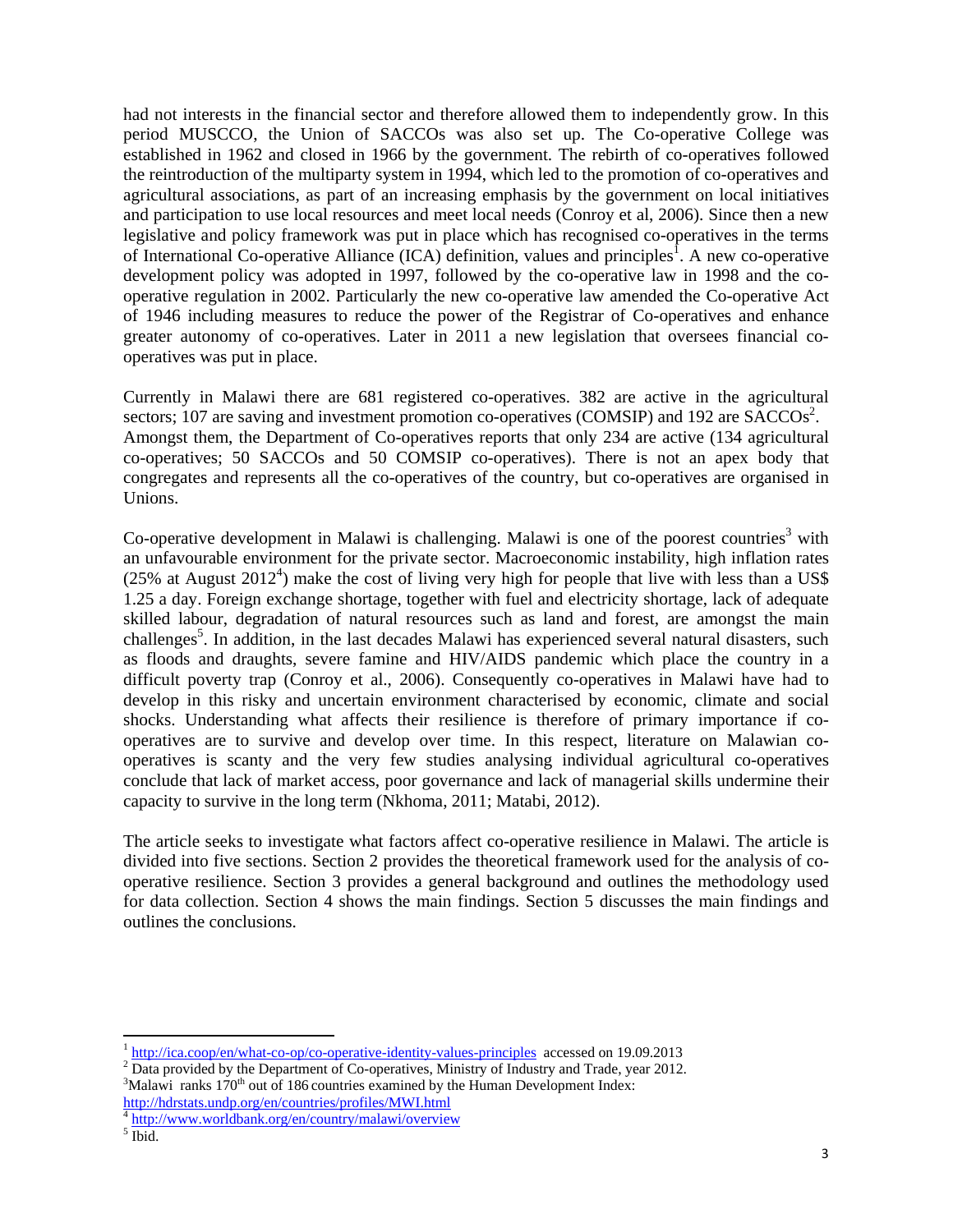#### **2. Conceptualising rural co-operative resilience**

Co-operatives in developing countries are generally more exposed to economic, political and climate crises than their counterparts in the developed world (Birchall, 2004). The ability to withstand and cope with shocks is generally described as resilience (Innes and Booder, 2010:205). Organisational resilience can be identified in terms of organisation's ability to develop a set of dynamic capabilities in order to adjust to shocks, mitigate its effects and cope with the consequences while simultaneously taking advantage of opportunities emerging from a crisis (Seville et al., 2006; McManus, 2008; Seville, 2009; Mamouni Limnios and Mazzarol, 2011). Resilience can therefore be understood as the organisational ability to develop some degree of adaptive capacity, that is, the ability to learn and adequately respond to crises.

Co-operatives are member-owned and democratically controlled organisations  $(ICA, 1995)^6$ . Understanding the extent to which co-operatives are resilient requires a broader examination of their intrinsic nature and those factors that might affect resilience. The framework that we developed argues that resilience is rooted in five key factors, 1) membership, 2) collective skills, 3) networks, 4) innovation and 5) role of the state<sup>7</sup>. There are number of additional factors that might affect resilience but the five listed in our framework are the most representative and recurrent. These factors may be interconnected and present in different degrees. The absence or presence of these factors can either weaken or trigger resilience.



 $6$  http://ica.coop/en/what-co-op/co-operative-identity-values-principles accessed on 19.09.2013

 $7$  The framework was developed in more details by the authors in Anonymous (2013)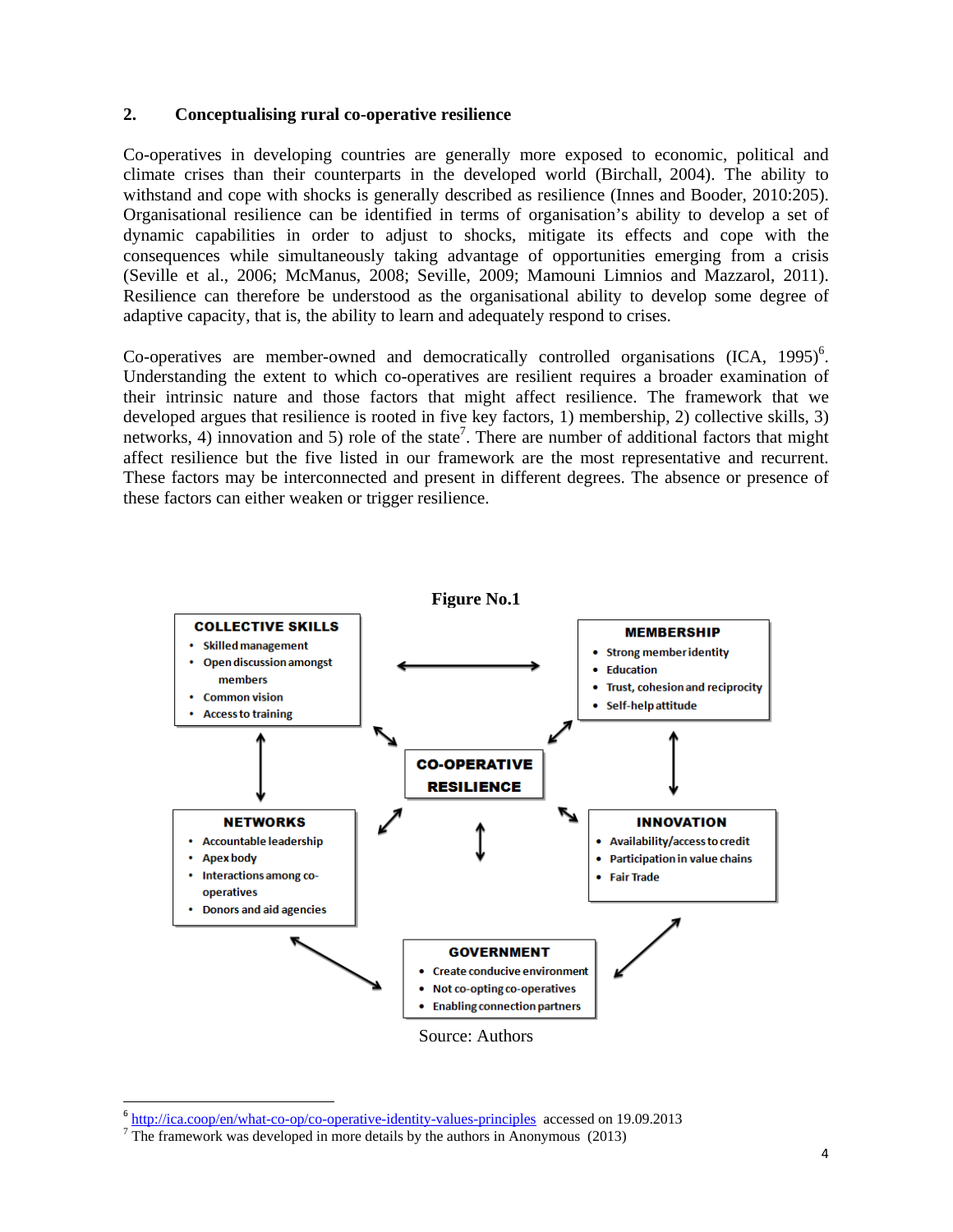In the following sections we contextualise and unpack each of the five factors conducive to cooperative resilience and examine the extent to which these have been present within the cooperative movement in Malawi.

#### **2.1 Membership**

Membership inspired by co-operative values is crucial for co-operative resilience. Co-operatives' resilience depends on members' sense of identity, commitment and cohesion (Birchall, 2011; Mazzarol et al. 2011; Münkner, 2012). In this respect, it has been argued that 'co-operatives are good as their members make them' (Münkner, 2012:16). It is also argued that members are loyal and committed when co-operatives are able to meet their demands. Satisfied members are less likely to be free riders (Münkner, 2012; Birchall, 2012).

Trust and reciprocity between members are also conducive to loyalty and in turn to co-operative resilience. Particularly, trust reinforces norms of generalised reciprocity which is particularly important in activating sanctions against free riding behaviour (Pelling and High, 2005).

In order to work equitably and conform to co-operative values and principles, some pre-conditions are required. Münkner (2012) identifies these as: knowledge, skills and investment in member education. Informed and skilled members are more likely to understand and be committed with the co-operative business. The understanding of co-operative values is also important to promote women and youth inclusion (Smith et al., 2005; Majurin, 2012).

#### **2.3 Collective skills**

Collective skills are the abilities and capacities developed by bounded members that learn from each other and from external actors (Busemeyer and Trampusch, 2012). The stage of reflection and questioning is critical for an effective learning process as it enables co-operative members to improve their actions by envisaging innovative way to address and deal with challenges and limitations. In some instances, collective skills can be facilitated by development aid agencies and international organisations that provide capacity building services

In co-operatives, activating social learning processes means developing members' learning capabilities and skills at both levels, individual and collective. This in turn has an impact on how the co-operative functions (Hartley, 2012). Social learning and collective skills are therefore relevant for co-operative resilience, especially considering that the lack of skills and education to run co-operatives have been identified as major factors that negatively affect co-operative performance (Bernard et al., 2008; Francesconi and Heerink, 2011).

## **2.2 Networks**

The ability to set up networks has been identified as a crucial factor for co-operatives' success (Menzani and Zamagni, 2010; Gouët and Van Paassen, 2012). Here, the proactive agency of cooperative leaders is important as they are the actors that could facilitate access to resources and knowledge (Münkner, 2012; Simmons and Birchall, 2008). Networks can be horizontal where homogeneous co-operatives are gathered in Unions to: (i) increase their marketing and bargaining power; (ii) fulfil contracts; (iii) offer services to primary co-operative members; (iv) share risks and opportunities. Networks can also be established vertically, among co-operatives in the same supply chain but more often with other market players and external agents. External agents might play a crucial role for co-operative development. Berdegué Sacristan (2001) considers support of external agents (such as NGOs, private extension firms, etc.) essential 'to provide road maps for collective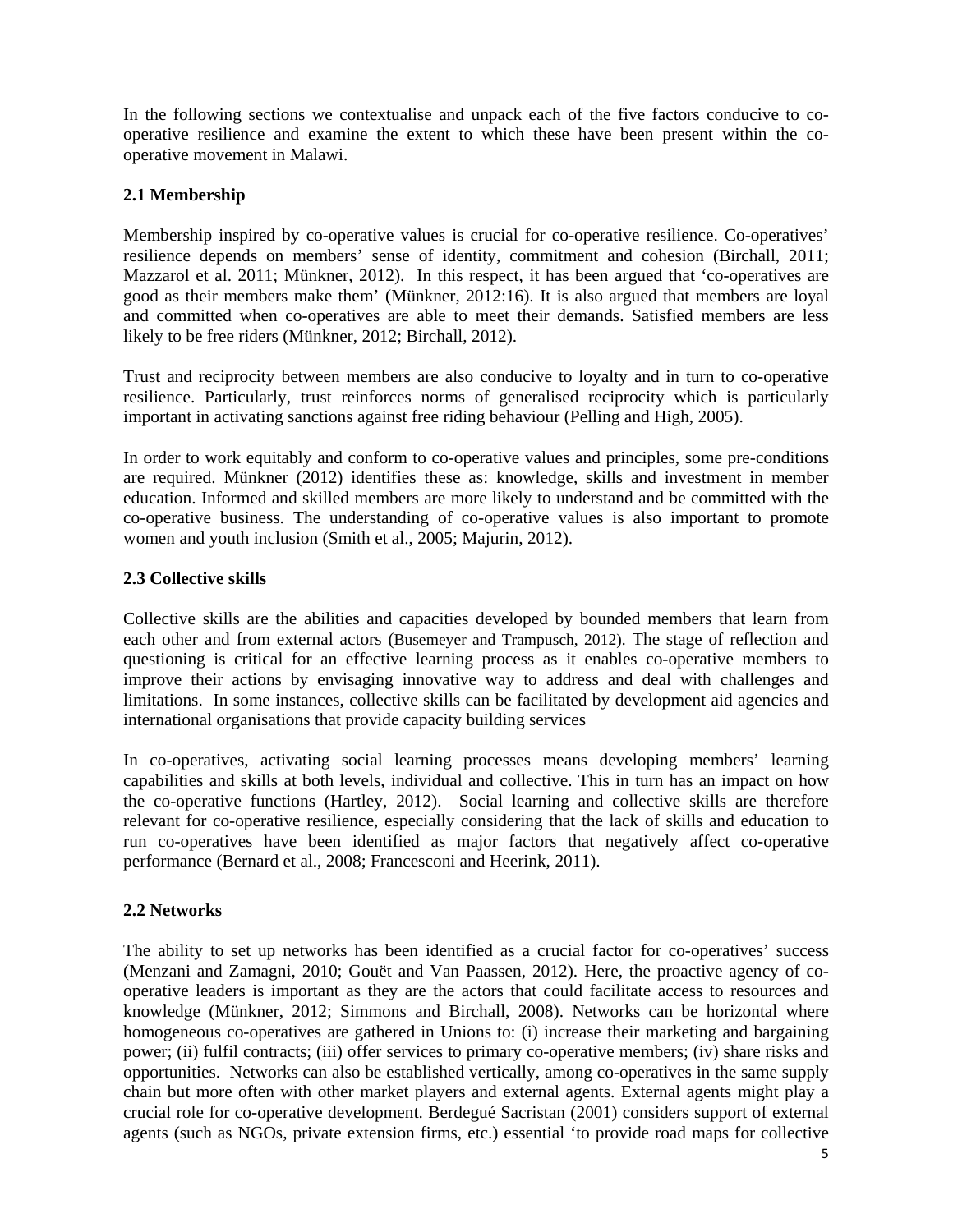action, access to information, expertise and financial resources' (ibid:vii). Münkner (2012:54) stresses the importance of 'knowledge sharing' among local co-operators and external actors in order to spread new knowledge and enable members 'to have a better understanding of the causes and effects of change, of the ways and means to cope with changes, of better use of available resources and how to mobilise additional resources.' He further argues that external agents should focus specifically on creating a favourable environment for co-operative development rather than providing aid to co-operatives. The third type of network can be described as a network of networks (i.e. co-operative umbrellas, peak or apex organisations). Historically these networks have manifold tasks, which differ from context to context. Their main tasks range from co-operative development to representing co-operatives with government and other institutions, from lobbying to advocating at local, national and sometimes also international level (Menzani and Zamagni, 2010:120).

#### **2.4 Innovation**

In this article we are primarily concerned with innovation at the social and organisational level. In the context of organisations, innovation is concerned with positive changes in productivity, quality, competitiveness and improved expertise (Juma and Yee-Cheong, 2005). Other authors argue that organisational innovation refers to the creation or adoption of an idea, practice or behaviour new to the organisation (Daft 1978; Damanpour and Evan 1984; Damanpour 1996).while social innovation is the new combination and/or new configuration of social practices in certain areas of action or social contexts prompted by organisations or set of actors that aim to better satisfy and meet the needs and problems of individuals (Howaldt et al 2010).

Innovation enables organisations to improve its technological and economic performance. At the same time, innovation relies in organisation's capacity to develop adaptive capacities (organisation's ability to learn and respond to shocks). In that sense, innovation involves a continual matching process between technological and organisational practices of the innovator, and is generally driven by a combination of the following:

- Market forces and demand (Garcia and Calantone, 2002).
- Institutional incentives and hurdles (Pavit, 2003).
- Scientific knowledge and technological opportunities (Nathan, 1982).

In the co-operative context, innovation can also be driven by the availability and access to credit (i.e. loans) prices and competitive pressures from commodity value chains (Haggblade et al., 2007; Elliot, 2008). Value chains are crucial to co-operatives because they generate rent and prompt organisations to upgrade different parts of their production process and marketing (Kaplinsky and Morris, 2001; Kaplinsky and Morris, 2008). By actively participating in value chains, co-operatives have the opportunity to interact with experienced and successful actors in national and international markets.

Innovation requires the interaction of a number of actors (i.e. government, private companies and development agents), such interactions are particularly important in developing countries where cooperatives have little resources and barely interact with private enterprises across national or international markets.

There is a growing body of evidence-based literature (Develtere et al. 2008; Wanyama, 2013) that shows how African co-operative members have embraced a self-help attitude at all levels (i.e. members, leaders and managers). This type of attitude has enable members to identify innovative strategies to solve challenges posed by markets (Wanyama, 2013). Many co-operatives and cooperative Unions in countries such as Uganda, Kenya, Ghana and South Africa, have operated in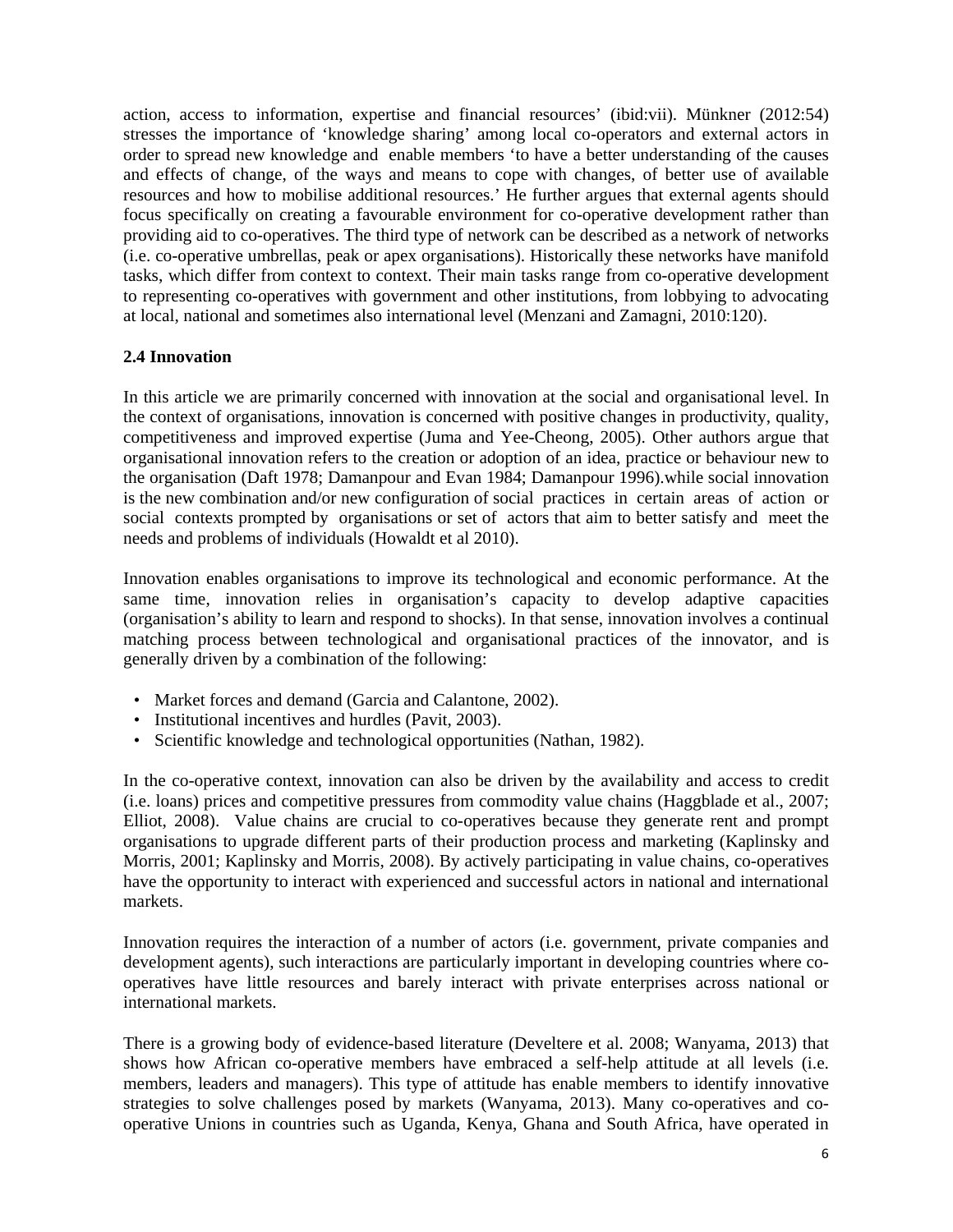similar terms and have been able to make the most out the global market economy by improving their levels of profitability and livelihoods of co-operative members (ibid).

## **2.5 Role of the government**

A crucial role to develop co-operative resilience is envisaged by the state. It is broadly recognised (e.g. FAO, 1996; Birchall, 2003, 2004) that in much of the developing world, co-operatives have been managed by governments that have barely empowered co-operative members. However, for co-operative movements to autonomously flourish and build up their resilience, governments have a great role to play providing an 'enabling environment'. Some of the factors that can trigger an enabling environment include (Münkner, 2012:44):

- ‐ An economic, political and legal system which recognises co-operatives as autonomous private member-owned form of business.
- ‐ A co-operative development policy, drawn up in the spirit of internationally identified guidelines (UN, 2001; ILO, 2002).
- ‐ An infrastructure environment which can facilitate co-operative activities, from communications to logistics, from transports to information and extension services.

Based on this framework for co-operative resilience, in the following sections we provide evidence of the extent to how Malawian co-operatives can be regarded as resilient forms of organisation.

#### **3. Background and methodology**

The article explores the co-operative movement in Malawi and more specifically four case studies: two producer co-operative Unions, namely the Mzuzu Coffee Planters Co-operative Union (MZCPCU) and the Timber Miller Co-operative Union (TMCU); and two financial co-operative Unions, namely the Community Savings and Investment Promotion Co-operative Union (COMSIP) and the Malawian Savings and Credit Co-operative Union (MUSCCO).

|                      | <b>MZCPCU</b>    | <b>TMCU</b>                    | <b>COMSIP</b>   | <b>MUSCCO</b>          |
|----------------------|------------------|--------------------------------|-----------------|------------------------|
|                      | Producer         | Producer                       |                 |                        |
|                      | (Coffee          | (Timber)                       |                 |                        |
| <b>Established</b>   | 2006             | 2010                           | 2006/2007       | 1980                   |
| No. of co-           | 6                | 8                              | 51              | 46                     |
| operatives           |                  |                                |                 |                        |
| <b>Current</b>       | 2,652            | 164                            | 1,949           | 116,122                |
| members              |                  |                                |                 |                        |
| % of women           | 24%              | 18%                            | 60% approx.     | 35%                    |
| Donor support        | Yes              | N <sub>o</sub>                 | Yes             | Yes                    |
| <b>National</b>      | National         | National                       |                 |                        |
| <b>International</b> |                  |                                | National        | National               |
| <b>Markets</b>       | International    | International                  |                 |                        |
|                      |                  |                                | - Extension     | - Training on          |
|                      | - Value addition |                                | services (via   | financial              |
| <b>Specific</b>      | - Inclusion in   |                                | the Ministry of | management             |
| services             | value chains     | - Value addition               | Agriculture)    | - Insurance            |
| provided by          | - Certification  | - Inclusion in<br>value chains | - Assessment of | products               |
| the Unions           | - Extension      |                                | business        | - Loans to             |
|                      | services         |                                | viability       | SACCO <sub>s</sub> for |
|                      |                  |                                | - Training on   | business               |

## **Table No. 1**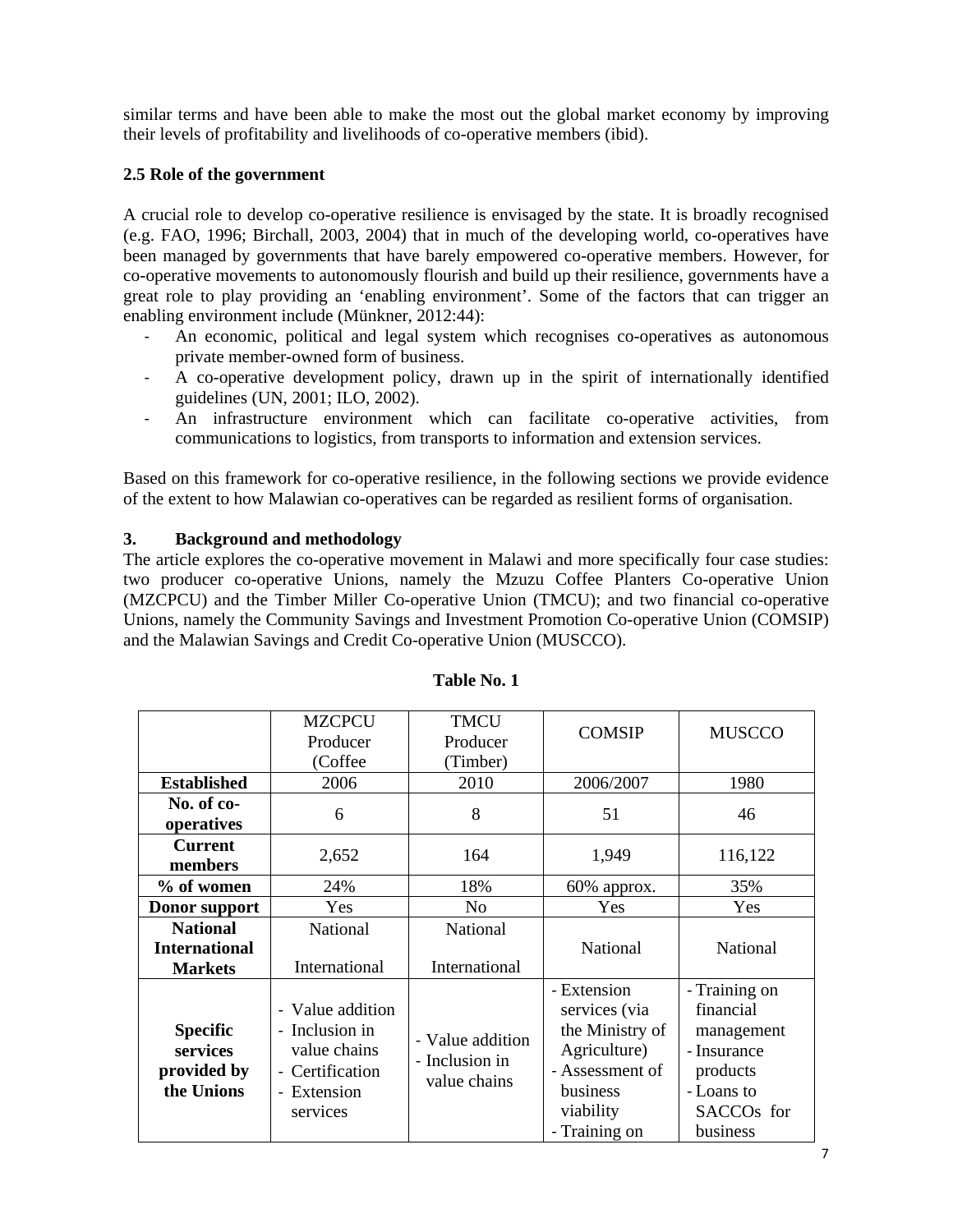|                 |                          |                                                        |  | financial  | development |
|-----------------|--------------------------|--------------------------------------------------------|--|------------|-------------|
|                 |                          |                                                        |  | management |             |
| <b>Services</b> | $\overline{\phantom{a}}$ | Unions represent member co-operatives with government, |  |            |             |
| provided by all |                          | donors, buyers and financial institutions              |  |            |             |
| the Unions to   |                          | Capacity building                                      |  |            |             |
| primary co-     |                          | Financial assistance                                   |  |            |             |
| operatives      |                          | Auditing                                               |  |            |             |

Source: Authors

Table No. 1 illustrates the main features of Unions we investigated. In total they represent nearly 50% of active co-operatives in the country. MUSCCO is the oldest Union, gathers the Savings and Credit Co-operatives<sup>8</sup> which are regulated under the Financial Co-operative Law passed in 2011, whereby the Registrar of Co-operatives (Ministry of Industry and Trade) is only responsible for SACCOs registration whilst the Central Bank is in charge of SACCO's licensing, regulation, monitoring and supervision. This means that SACCOs are recognised as any other financial institutions in the country. COMSIP co-operatives originate from COMSIP groups set up by the World Bank 'Malawi Third Social Action Fund - MASAF  $3^9$  - Programme that has been run in the country since 2003 and will end in 2015. These are smaller financial co-operatives specifically set up in remote rural areas and are regulated under the co-operative law (Ministry of Industry and Trade). This means that they are not recognised as equal to other financial institutions. The other two producer co-operative Unions are also regulated by the co-operative law as it is the case of COMSIP. MZCPCU dates back to 1971 when the coffee sector was dominated by the monopoly of the Malawi's Smallholder Coffee Authority (SCA), established under the Ministry of Agriculture. With the advent of economic liberalisation, the SCA was privatised, firstly transformed into the Smallholder Coffee Farmer Trust which later became MZCPCU. The transition was managed with the aim to come up with grassroots coffee co-operatives. TMCU's co-operatives were set up under government's request to regulate the access to forest raw resources – in such a way securing the access to 10,000 Ha Pine Plantation through a Forest Management Agreement (Concession) for 15 years, renewable. TMCU was set up as spontaneous initiative of co-operative members to lobby more effectively with government, create value addition and export timber. The services that Unions provide to affiliated co-operatives vary from case to case, but some of them are common across the Unions, as listed in Table No 1.

The methodology used for data collection and analysis is qualitative. Data was collected at primary (through participatory research techniques - i.e. Focus Groups (FGs) and personal and group interviews) and secondary level (i.e. Unions' annual reports, Unions' internal reports and fact sheets). A total of 21 semi-structured interviews and 7 focus groups were conducted between February and March 2013 in the central and northern regions of Malawi. Data was collected at different level of the Unions, i.e. (1) leaders, managers and staff of Unions; (2) leaders and managers of primary co-operatives affiliated to the Unions; (3) members of primary co-operatives. Focus groups targeted mixed groups of male and female co-operative members from four case studies and participants were balanced in terms of gender.

<sup>&</sup>lt;sup>8</sup>Savings and Credit Co-operatives (SACCOs) is the most common name in Africa for credit unions. These are 'member-owned, not-for-profit financial cooperatives that provide savings, credit and other financial services to their members' http://www.woccu.org/about/creditunion accessed on September 30, 2013.

<sup>&</sup>lt;sup>9</sup> The project development objective is 'to empower individuals, households, communities, and their development partners in the implementation of measures which can assist them in better managing risks associated with health, education, sanitation, water, transportation, energy, and food insecurity, and to provide support to the critically vulnerable through a variety of sustainable interventions (World Bank, 2003, p. 4)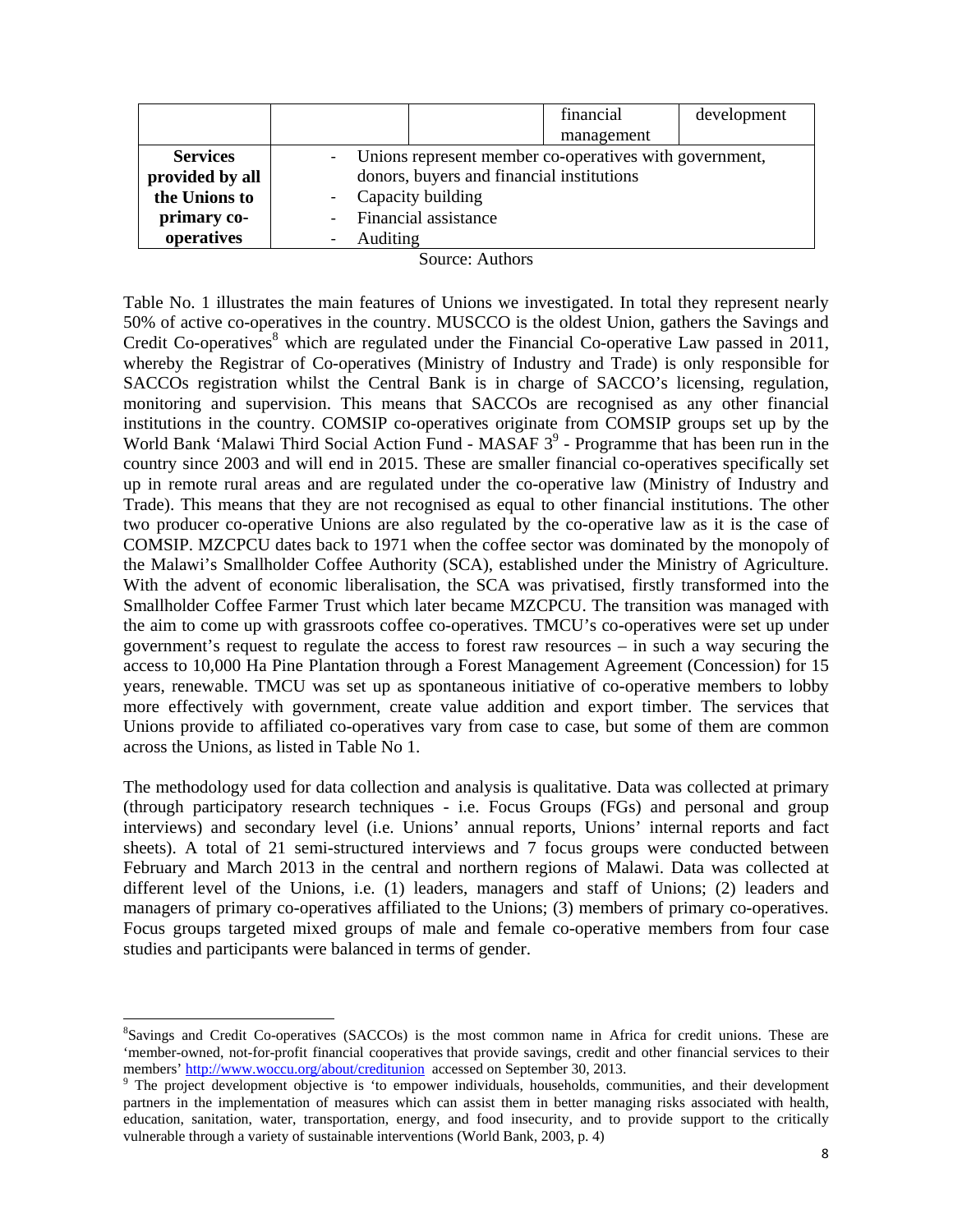The analysis of the case studies is further contextualised by additional 14 interviews conducted with representatives from the Malawian government, international, national development organisations and buyers working with co-operatives in the country and Sub-Saharan Africa.

The qualitative nature of the techniques allowed the authors to interpret perceptions and construct possible future scenarios for Malawian co-operatives. This was achieved by exploring with participants the extent to which the co-operative values/principles were relevant and applicable to their reality. Interaction with participants also took the form of 'open dialogues' where authors work questioned by members and co-operative Union representatives. Such dialogues enable the participants and authors to critically reflect on the reality of Malawian co-operatives.

#### **4. Main findings: key factors conducive to resilience**

We examined our field data on the through the analytical framework we developed. In the next sub sections we discuss some of the main key research findings, organising them on the basis of the five categories of factors conducive to co-operative resilience, namely 1) membership, 2) collective skills, 3) networks, 4) innovation and 5) role of the state.

The research findings illustrated in the following sub-sections do not constitute the list of all definitive factors that affect co-operative resilience in Malawi. There are additional factors that affect resilience which are not discussed in this article. The following factors are however amongst the most relevant and influential in terms of their impact on co-operative resilience.

## **4.1 Membership**

Membership growth shows a positive trend, in at least three out of the four co-operative Unions. Membership across all cases shows different degrees of heterogeneity and homogeneity. These may be in terms of business activity, literacy, skills and level of poverty. The diverse nature of membership can either trigger or weaken co-operative resilience.

#### *4.1.1 Heterogeneous and homogeneous membership*

The extent to which a heterogeneous membership can affect co-operative resilience depends on the type of co-operative. In the case of producer co-operatives, such as MZCPCU and TMCU, membership homogeneity has been found to be an important factor as it creates trust, reciprocity and ensures the existence of a common goal for co-operative action. In both cases, members are similar in terms of business activities and to some extent also in terms of literacy and poverty levels. Similar results have been found in the case of COMSIP where members that belong to the same rural community have created a common bond and trust as a result of their geographical proximity. In COMSIP co-operatives, members share similar levels of poverty but differ in terms of type of economic activity in which they are engaged. In SACCOs, membership can be both homogeneous and heterogeneous. This has a different impact in terms of co-operative resilience. SACCOs are divided in two main types: employees-based and community-based. In the first type, membership is homogeneous. Members are usually employees of the same company and savings are deducted directly through their payrolls. In community-based SACCOs, members belong to the same community, but membership can be quite heterogeneous. Our findings indicate that resilience is hard to achieve in SACCOs that are made up of employees from the same company or farmers involved in the same crop production. Shocks that affect the company or the marketing of a crop would directly have an impact on the capacity of members to repay loans to SACCOs. Inability to repay loans weakens the financial sustainability of the co-operative. The best performing community-based SACCOs are those where membership is diverse (i.e. made up of small business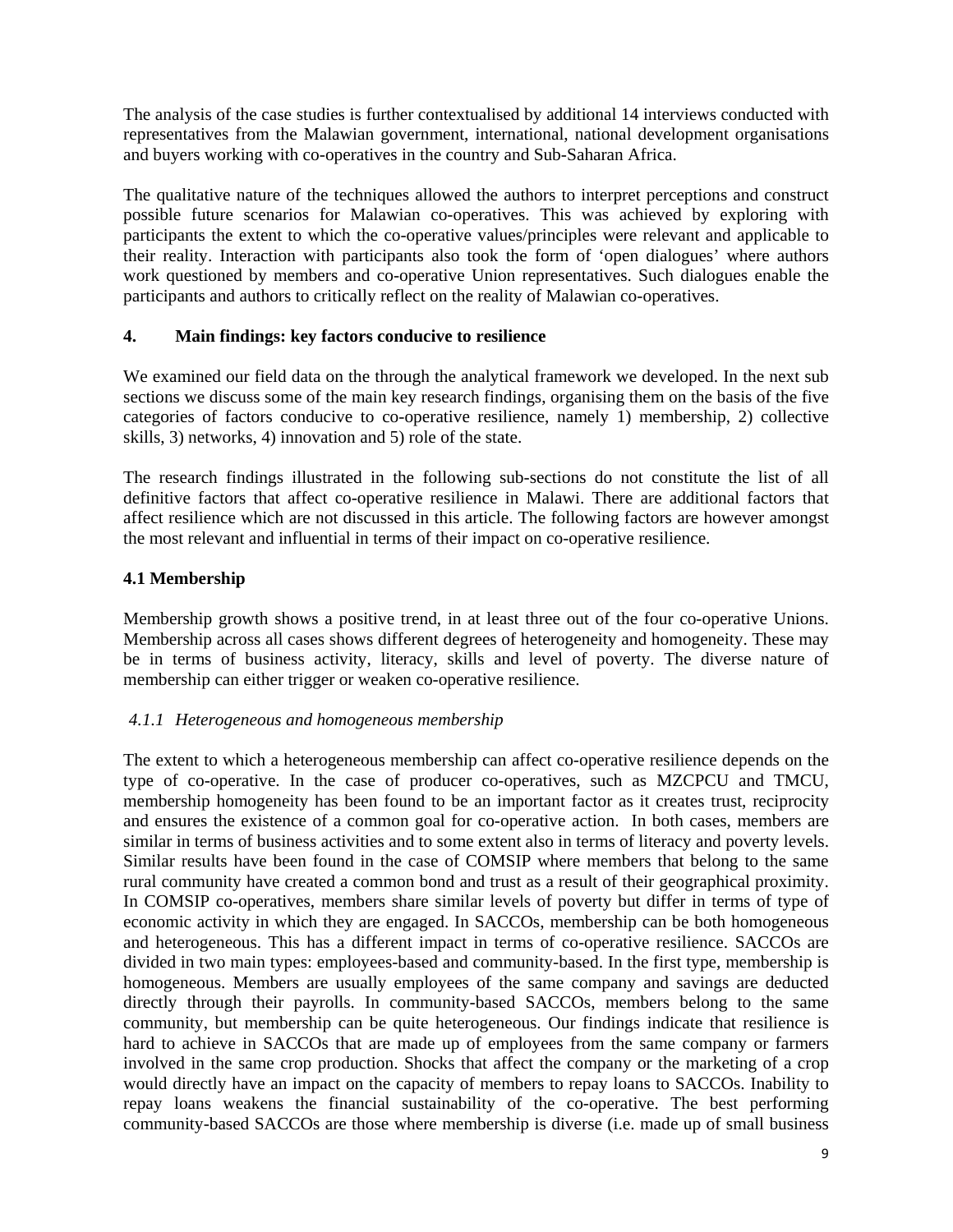people and farmers) and those where members are able to add value to their products and have access stable markets (i.e. Fair Trade markets). Even though membership diversification is good for risk management, it poses some challenges in terms of governance as members may have different interests/expectations from the SACCOs and therefore governance can became a highly conflictive process.

## *4.1.2 Benefits and members' loyalty*

Members' loyalty appears to be in relation with the extent to which members perceive and experience the benefits of being part of a co-operative. In this respect, the MZCPCU CEO stated that for a member to become loyal to his/her co-operative, it (the co-operative) needs to provide services that meet the member's needs and demands. If members are not satisfied, they will not be loyal.

Co-operative resilience depends on economic performance which in turn depends on members' commitment to trade with the co-operative (in the case of producer co-operatives) or to repay loans (in the case of SACCOs). Data from the FGs suggests that there is a mixed picture in the way members perceive and experience the benefits of being part of a co-operative.

A common benefit identified by members from all the Unions is the possibility of sharing experiences between members. As they pointed out, participating in co-operatives enabled them to learn and share knowledge with members within the same co-operative and from other cooperatives belonging to the Union. This finding is also relevant for the development of collective skills through co-operative membership, as it is further explored in section 4.2. In the case of producer co-operatives, members from TMCU also identify as a benefit the possibility of obtaining a license from the government to access the forest and to learn how to take care of it by replanting trees. Members of primary co-operatives from MZCPCU were able to identify some additional benefits:

- Technical know-how, in terms of sustainable farming practices;
- Transport provided by the co-operative's truck;
- Access to financial services provided by the Union to members (mainly loans to buy inputs);
- Improved market access;
- Environmental friendly coffee processing machines;
- Improvement in well-being at the household level (food security, sending children to school, housing);
- A sense of ownership of the co-operative;
- Trust and transparency.

Between COMSIP and MUSCCO co-operatives, benefits identified by members were similar, such as:

- Access to loans at lower interest rate than microfinance institutions;
- Improved financial literacy and management through access to training;
- Wellbeing improvement at household level (food security, housing, children to school, savings; access to healthcare);
- Opportunity to initiate individual and collective businesses.

The level of members' satisfaction can be considered as a proxy of the extent to which Union can effectively deliver services to their members. In the case of TMCU, despite its clear business vision,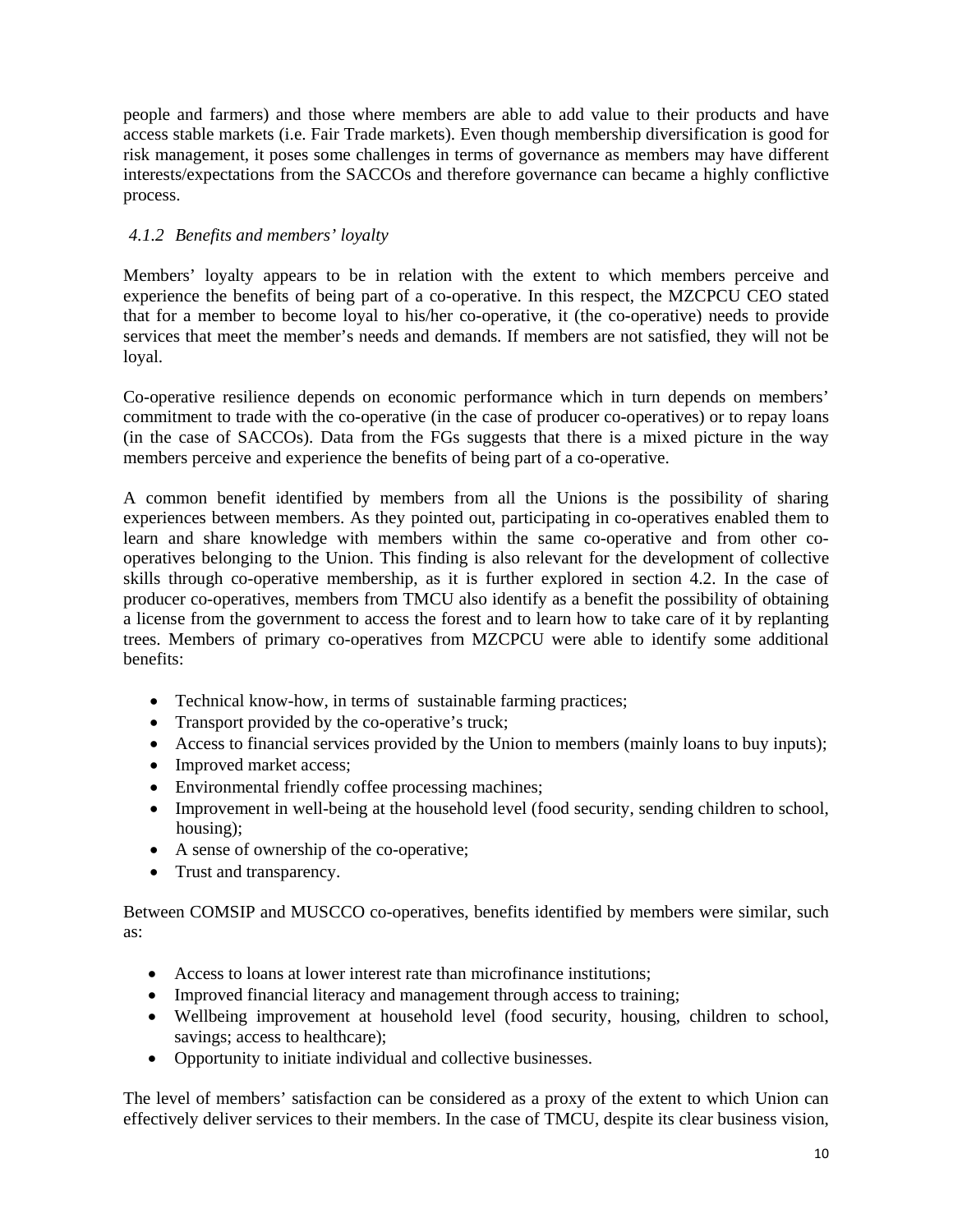the Union is not yet able to provide members with significant access to markets and value addition processes. Therefore members are not able to identify major benefits, furthermore, a large number of members sell their produce to middlemen. Even in the case of MZCPCU where members were able to list several advantages, disloyalty is also a major problem as members also sell their produce to middlemen. Lack of loyalty is the result of members' need for fast cash. Some members cannot wait for the period required by the co-operative to be paid for their coffee. MZCPCU managers have stated that this problem tends to affect members that produce small amounts of coffee.

In the case of COMSIP and MUSCCO, lack of loyalty equates to not repaying loans. Members that are active in the agricultural sector with a limited access to market are more likely to default on payments, in some other instances loans are not paid due to delinquent behaviour<sup>10</sup> which may be also lead members' 'hand-out mentality', whereby they expect hand-outs from the Union and cooperatives, as reported by MUSCCO and COMSIP CEOs. Low level of education in terms of cooperative values is identified as a further factor which may fuel the 'hand-out mentality'.

## *4.1.3 Lack of skills and capacity to buy shares*

The four cases showed that the low level of literacy and financial skills amongst members is a major challenge for co-operative performance as it makes difficult to disseminate information and keep adequate records keeping and accounting. The remote geographical location of some cooperatives has also meant that qualified managers are less motivated to take up jobs in rural cooperatives. At the Union level, we identified that all staff members and management teams are literate and trained.

The low capacity of members to buy shares is also major issue. The lack of capital weakens in turn the capacity of co-operatives to buy shares from the Unions, reducing Unions' ability to be selfsustained in terms of financial resources and to provide services to members.

All four cases highlighted the need to strengthen members' co-operative identity in order to build up co-operative resilience. Women's inclusion has been identified as a crucial factor to strengthen members' loyalty, as shown in the next section.

## *4.1.4 Women's inclusion*

All case studies have reported an increase in women's membership. For instance, in the case of MZCPCU, women members have increased by nearly 11% between 2011 and 2012. Women's inclusion was also highlighted – by leaders, CEOs and members – as a strategy to increase cooperative resilience. Women are recognised to be more committed and more focused on the cooperative business, whilst men can switch from a crop/business to another. In the words of MUSCCO Head of Risk and Management:

'In this country, women culturally depend on men, so when men are not bringing anything at home, life is difficult. This is why they need to make sure that they have something for tomorrow. If they are given an opportunity [like being a co-operative member], then they do not want to disappoint'.

Women participation in Unions' board varies between nearly 25% in MUSCCO and MZCPCU and 33% in COMSIP and TMCU. The participation of women in boards has been encouraged in all of

 $10$  This happens when members choose not to repay the loan.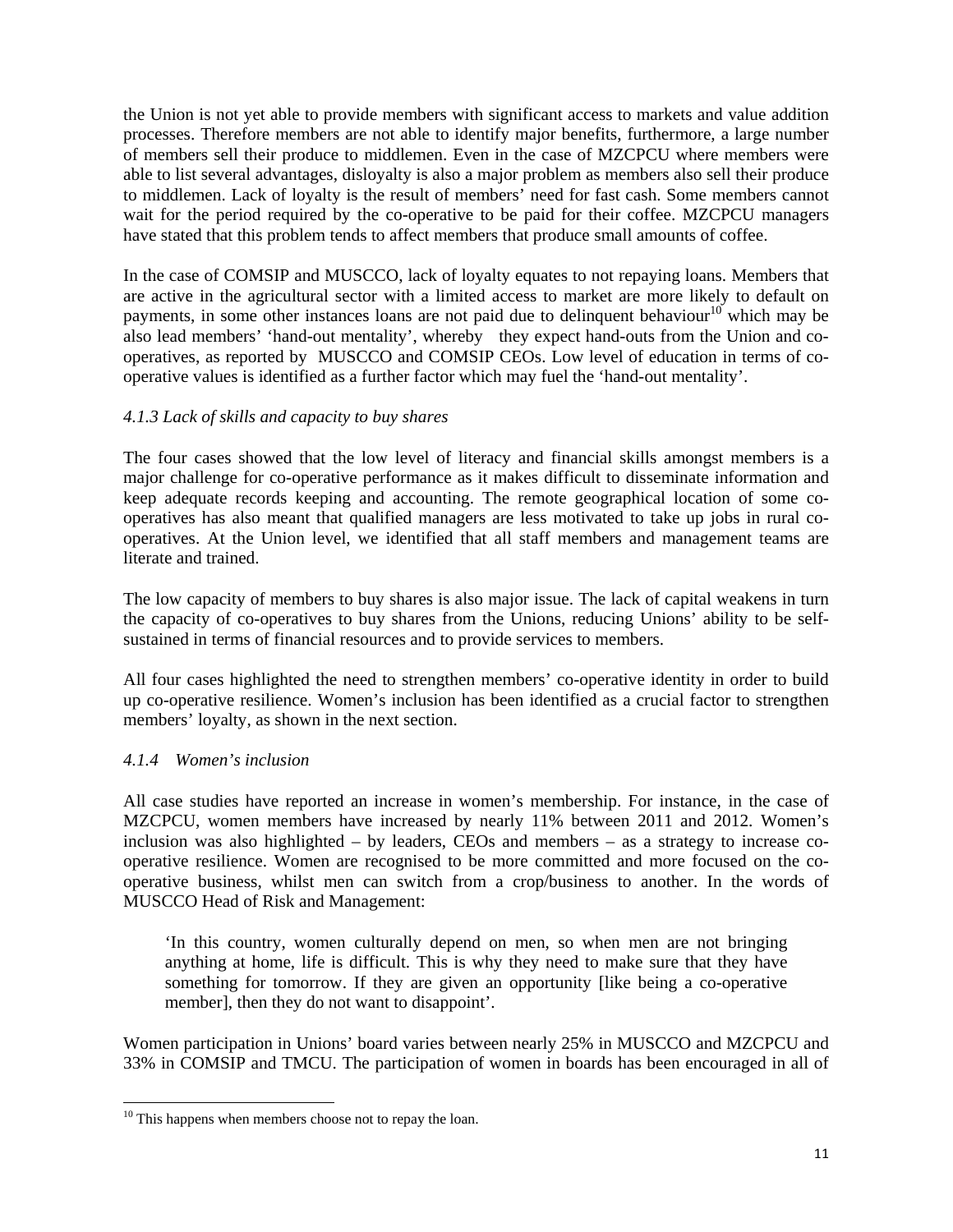the Unions. For instance, the MZCPCU is in the process of amending Union's and co-operatives' constitutions to target the 30% percentage of women's participation. The same percentage is to be found in COMSIP while MUSCCO has had a gender policy in place since February 2013.

Interviewees have argued that increasing the visibility of successful women co-operators can also be a strategy to encourage more women to become members. This strategy could contribute to a more gender balanced co-operative movement and yet it might not be enough to guarantee loyalty. As explained by a SACCO leader:

'The problem in Malawi is that the culture gives more power to the husband. Even if the woman accesses the loan, the husband may be in charge to manage it, who is not a member of the co-operative. It ends up with most of the husbands using the loans in not proper ways, contributing to the defaulting'.

For this reason, increasing women's membership has to be followed by training targeted for women. Working together as a group is another way to increase women's empowerment and effective participation in co-operatives, as we explain in the next section.

#### **4.2 Collective skills: co-operatives as collective space of learning**

Even though Unions differ in terms of performance and ability to provide benefits to their members, in all cases, members agree that co-operatives offer a 'collective space for learning' where members have the possibility to share ideas and knowledge which has resulted in positive outcomes. For instance, TMCU members have learnt how to re-forest, learn about fire prevention, maintain roads, and to create a national awareness about the need to protect their natural resources from foreigners.

The development of 'a savings culture' is another important collective skill noted by MZCPCU, COMSIP and MUSCCO members. Women members have particularly highlighted the importance of working as a group and learn how to make tangible things for their families out of their earnings and to empower themselves.

COMSIP and MUSCCO co-operative members have learnt to evaluate the viability of investment that is funded by co-operative loans. Sharing experiences in MZCPCU has also meant increased knowledge in farming practices and improved quality of products which is currently leading to organic production. Moreover, managing processing plant at village level also hiring workers have developed amongst members a sense of 'collective ownership' which increased their skills in terms of bookkeeping, management and quality control.

These outcomes have been reported as results of both formal and informal learning processes. In all case studies, Unions played a crucial role to provide members with training. It particularly takes the form of training of trainers from primary co-operatives (they can be co-operative managers as well as lead members) who in turns disseminate knowledge and information amongst members at village level. In this respect, MUSCCO and MZCPCU managers and staff have been providing in-house training and extension services which also enabled them to establish closer relations with primary co-operative members. These Unions have also played a crucial role to engage with external agents, such as development agencies and buyers, who have been further providers of training for primary co-operatives and their members. In the case of COMSIP, the Union provides training to the primary co-operatives in terms of financial management and capacity building. Extension services are provided by the Ministry of Agriculture. TMCU does not provide training to member cooperatives and the learning process occurring within co-operatives is informal. Here, members have developed some collective skills mainly working together and sharing between them. Informal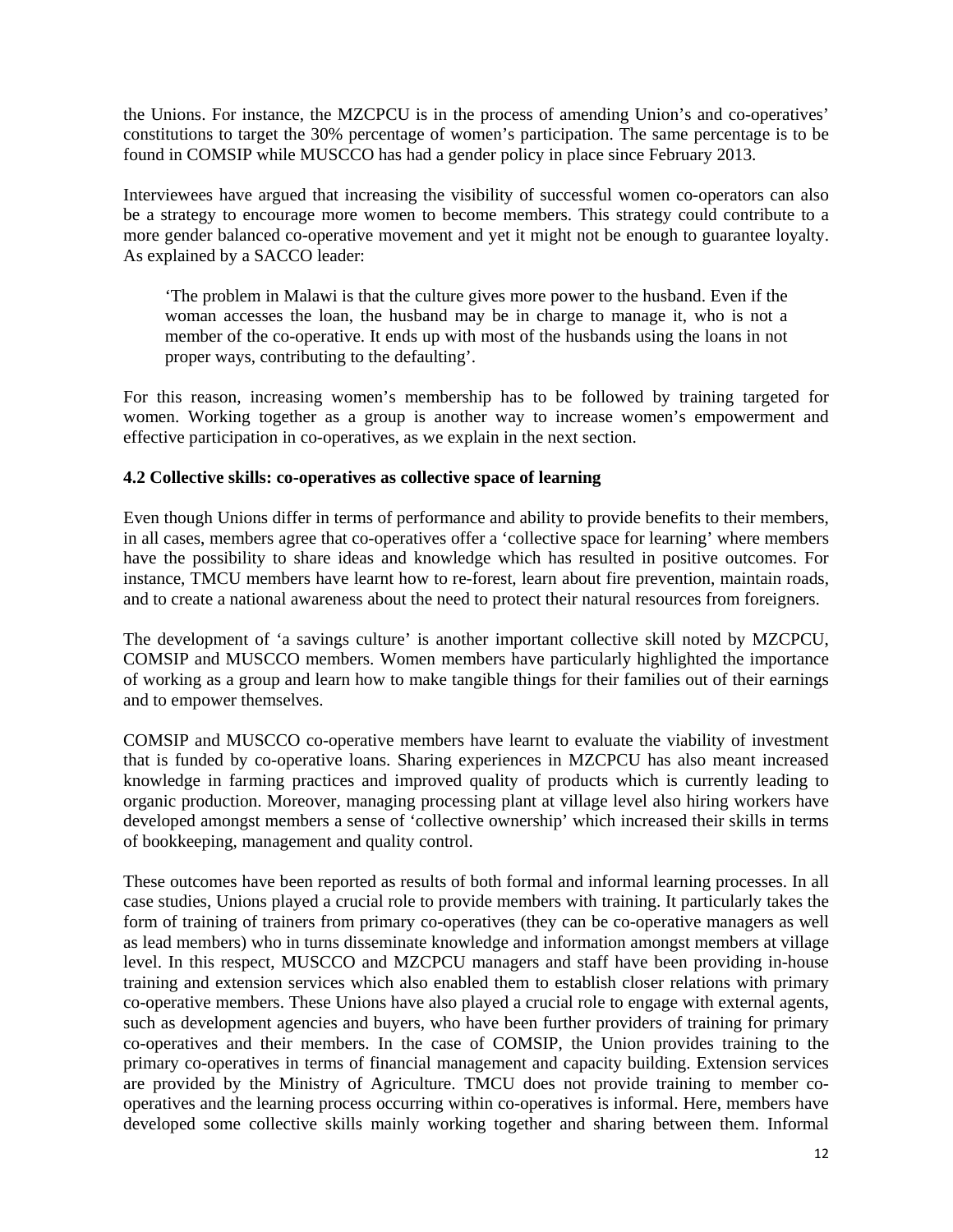learning processes occurring between members working together are also reported in the other three case studies.

## **4.3 Networks**

The lack of adequate flows of information across all levels within the Union is a major problem. Making communication work between the Union, the co-operatives and the members has proven to be challenging. Our data suggests that some leaders are unwilling to share information with members. This attitude is often the result of low levels of leadership skills. Interviewees reported the inadequate level of skills and education of co-operative leaders themselves. Lack of information and communication affects members' understanding of the services provided by the Union, undermining trust relations and eventually members' loyalty.

Co-operative leaders and members agree that an Apex needs to be established. A national apex organisation can channel training and partnerships between co-operatives from different sectors (mainly for marketing and financial purposes), and lobby with the government and international buyers. The same actors have also identified the need to re-open the Co-operative College. In Malawi there was already a Co-operative College during the colonial times which was closed after the independence. According to co-operative leaders, the Co-operative College could provide capacity building and training to members. Leaders and members also noted the need for a cooperative financial institution, one that provides credit for co-operative development.

All Unions with the exception of TMCU have been funded by aid agencies. Union leaders and managers from MZCPCU, MUSCCO and COMSIP are aware of the risk of aid-dependency. As a result especially MZCPCU setup alternatives sources of income as a strategy to avoid donor dependency, the same cannot be said for COMSIP and MUSCCO who are still looking at possible business strategies for income diversification. In the case of TMCU, it has set up the Sterling Company (controlled by the Union) because commercial banks did not recognise co-operatives as reliable business entities and refuse to provide loans. Sterling Company was established in order to add value to timber and enter into regional and international Timber markets.

## **4.4 Innovation**

In the context of co-operatives, innovation is at one level concerned with the positive impacts that results from the application of new or existing knowledge. Such knowledge can be facilitated by external or internal actors. With the exception of TMCU, all co-operative Unions examined in this article have benefited from knowledge and specialised expertise provided by international actors, these include development aid agencies and international buyers.

At a second level, innovation in the context of co-operatives is concerned with credit and the extent which co-operatives are able to acquire loans. For instance, agricultural co-operatives that work and benefit from new technical knowledge from external actors are likely to better innovate or engage in innovative agricultural processes if their means of production and expertise are upgraded. However, upgrading technology in the form of machines, tools, production practices, routines and methods of organisations is not the solely prerequisite needed in order to innovate. Innovation can arise from existing forms of knowledge. For instance, MZCPCU and MUSCCO have had women members since they were setup, however, it is not until recently that leaders and male members have acknowledge and identified women as more committed than men and less likely to default on their duties. This realization has pushed forwards the promotion of women at different levels.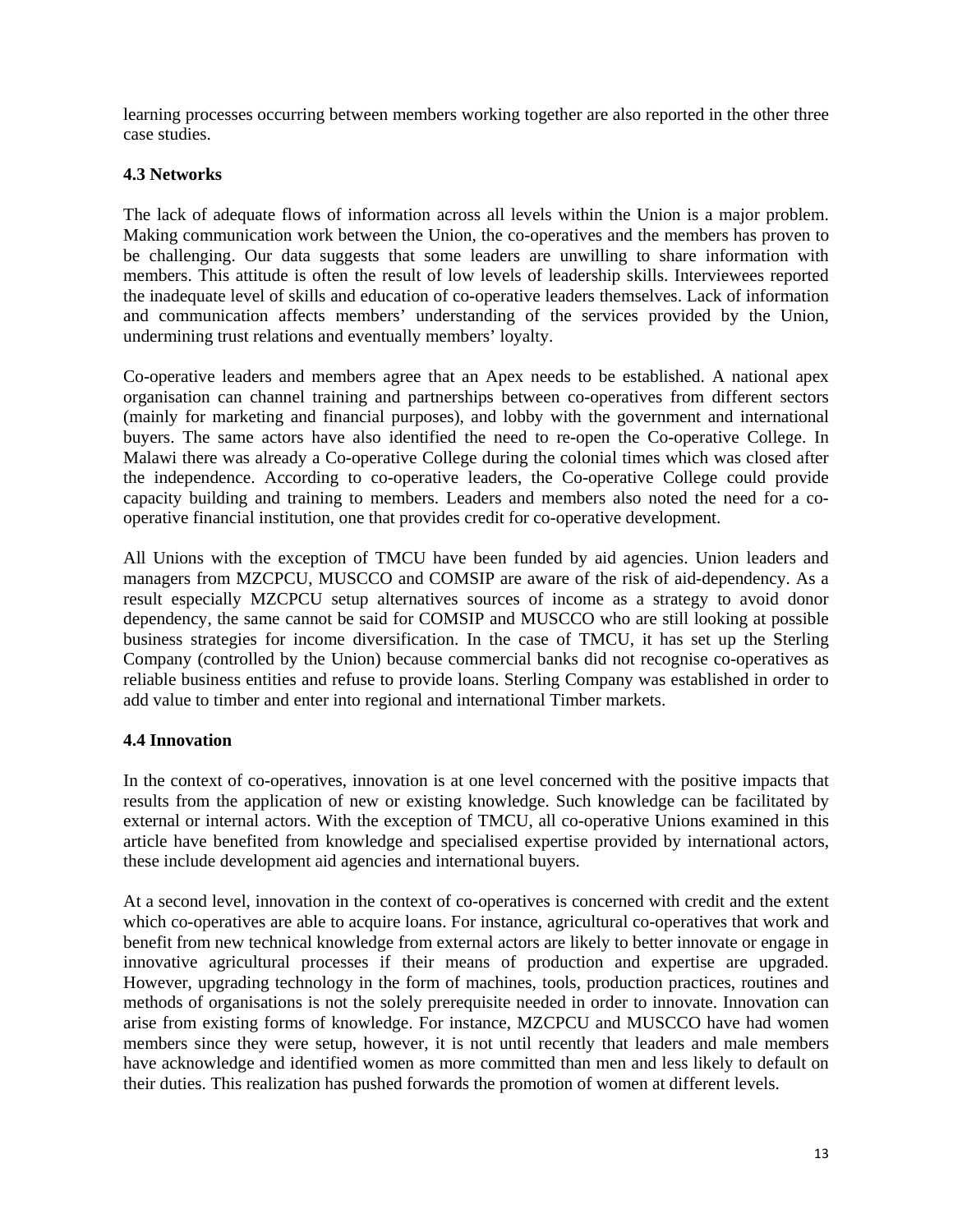In more general terms, our findings suggest that co-operatives are driven to innovate by their need to: 1) reduce donor dependency, 2) increase members' loyalty, 3) improve their expertise, 4) upgrade their production processes and 5) participate in national and international commodity value chains. Some of the innovations we identified are described in the Table No. 2

#### **Table No. 2**

| <b>Product and</b>       | MZCPCU: high standard coffee beans, upgraded technology for coffee           |  |  |  |  |
|--------------------------|------------------------------------------------------------------------------|--|--|--|--|
| process                  | processing and marketing                                                     |  |  |  |  |
| innovation               |                                                                              |  |  |  |  |
|                          | MZCPCU: income diversification via business strategies (i.e. coffee shop and |  |  |  |  |
| Organisational           | tourist lodge)                                                               |  |  |  |  |
| <b>Innovation</b>        | MUSCCO and COMSIP: introduction of new services (i.e. micro insurance        |  |  |  |  |
|                          | for co-operative members)                                                    |  |  |  |  |
| <b>Social innovation</b> | TMCU, MZCPCU, MUSCCO, and COMSIP: inclusion and promotion of                 |  |  |  |  |
|                          | women at all levels and promotion of knowledge exchange between members.     |  |  |  |  |

#### Source: Authors

In order to reduce donor dependency, MZCPCU has established its own commercial farm where it produces the Union's coffee; MZCPCU also opened a coffee shop and a tourist lodge. The farm and the coffee shop are self-financing. So far revenues from co-operatives' coffee sales are distributed 60% amongst farmers whilst 40% goes to co-operatives and Union to enable their operations. Donors' funding has been used for investment purposes and to provide services. These new business activities are meant to replace donors' contributions – a process that is already in place and to increase the percentage of revenues which eventually remains with members.

Another innovation is found in COMSIP's vision to increase members' and co-operatives' capacity to repay loans and to buy shares focusing on the investment and value addition side and supporting co-operatives on the marketing side. As a COMSIP Board member explained:

'[The innovation] has to start at the co-operative level: members should have those skills whereby they can be adding value to whatever products they have. (...) The Union is there to act as a hub where all of us can meet with our processed goods and collectively marketing them'.

Innovative strategy to increase members' loyalty has been already explored in section 4.1, particularly in terms of women's inclusion. To help members when they are in desperate need of fast cash, MZCPCU has also implemented a pilot fund for emergency small loans, which proved to be successful. Unfortunately the Union has not been able to extend it to all members so far because of lack of financial resources. Another innovation to this end was to encourage members to open bank accounts, both in MZCPCU (nearly 80% of members) and COMSIP. To improve members and leaders' expertise, MZCPCU has been training lead farmers, who are in charge in turn to train members at village level. The use of new technology such as mobile and internet, creating resources centres at village level, is also a strategy that is in the process to be implemented.

All four cases are integrated in value chains in different degrees. MZCPCU is perhaps the case that best illustrates an entire value chain. This Union trades coffee nationally and internationally. It is the latter market that has driven innovation within the Union. Being part of an international value chain has exposed MZCPCU co-operatives to the need of adopting standardised quality procedures and environmental standards. These standards can be met by upgrading equipment, branding and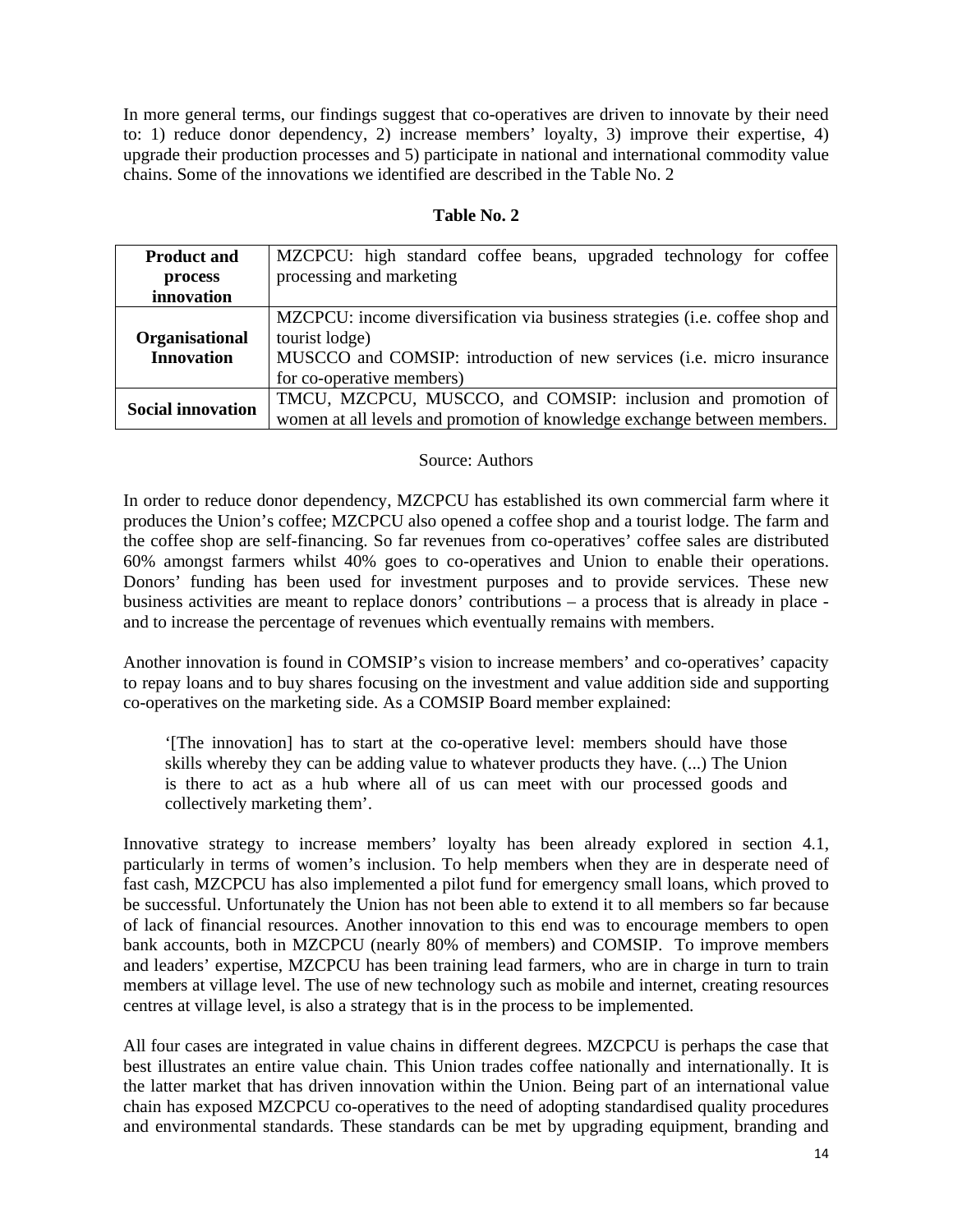improved management skills. So far MZCPCU is certified Fair Trade, 4 C and aims also to get the organic certification. It can count on long term relationships at least with six international buyers. The strategy has been to produce high quality coffee so that to target niche markets and get the quality premium.

MZCPCU has also created its own brand to trade coffee in the domestic market. As reported by a key informant from one of the largest retailers in Malawi, even if Malawian consumers are not coffee drinkers, there is an increasing potential market for Mzuzu Coffee.

International market is also the target of TMCU. Value addition in the Sterling Company/Union's plant means that timber is stacked in the chamber driers, planed and eventually bundled and exported. Buyers are mainly based in the construction sector from the SADC. A further level of value addition is in the process, with governments of other African countries requesting desks for schools. TMCU has not any certifications yet even if to trade internationally it needs to comply with standards. This has required training for workers at the Sterling Company/Union's plant.

In the case of MUSCCO, the adoption of technology has proven to improve governance, on this respect a manager from MUSCCO attested:

'We have seen that in the SACCOs that are not computerized the directors would come in to intervene most of the times with the operations. In the same SACCO you will find conflict of interest, the director and management team will not have clear roles. But the SACCO's that are computerized, there is a clear line of responsibility. From the management team to members, everyone will know what to do'.

Investment on ITC in SACCOs represented an innovation capable to improve both co-operatives' performance and internal governance. Therefore the case of Malawian co-operatives confirms the importance of innovation to build up co-operative resilience. In this regard, government's ability to promote 'the enabling environment' for co-operative development plays a crucial role.

## **4.5 Role of the government**

Co-operatives in Malawi are regulated under the Ministry of Industry and Trade, Department of Cooperatives. The main functions of the Department are twofold: the legal function (registration, auditing, arbitration, liquidation, policy formulation in collaboration with main stakeholders of the co-operative sector, promotion of the enabling environment) and the development function (identification of potential co-operatives, provision of education and training, creation of linkages for co-operatives with markets, financial and technology institutions). There are eight officers in the Department, serving a population of 15 million Malawians.

The transition from one party to a multi-party system and the advent of liberalisation has had an effect on the way co-operatives have flourished over the years. The gradual withdrawal of the state in the economy has opened spaces for co-operatives to engage in entrepreneurial activities. However the lack of financial and human resources has limited the potential of the state to support co-operative development. In terms of co-operative policies, the co-operative legislation and policy framework in Malawi upholds the co-operatives values and principles and yet is not framed in line with the ILO Recommendation No.193 $^{11}$ .

<sup>&</sup>lt;sup>11</sup> The ILO Recommendation No 193 is an international policy guideline adopted in 2002 by the International Labour Conference. It also recognises the importance of co-operatives and their promotion.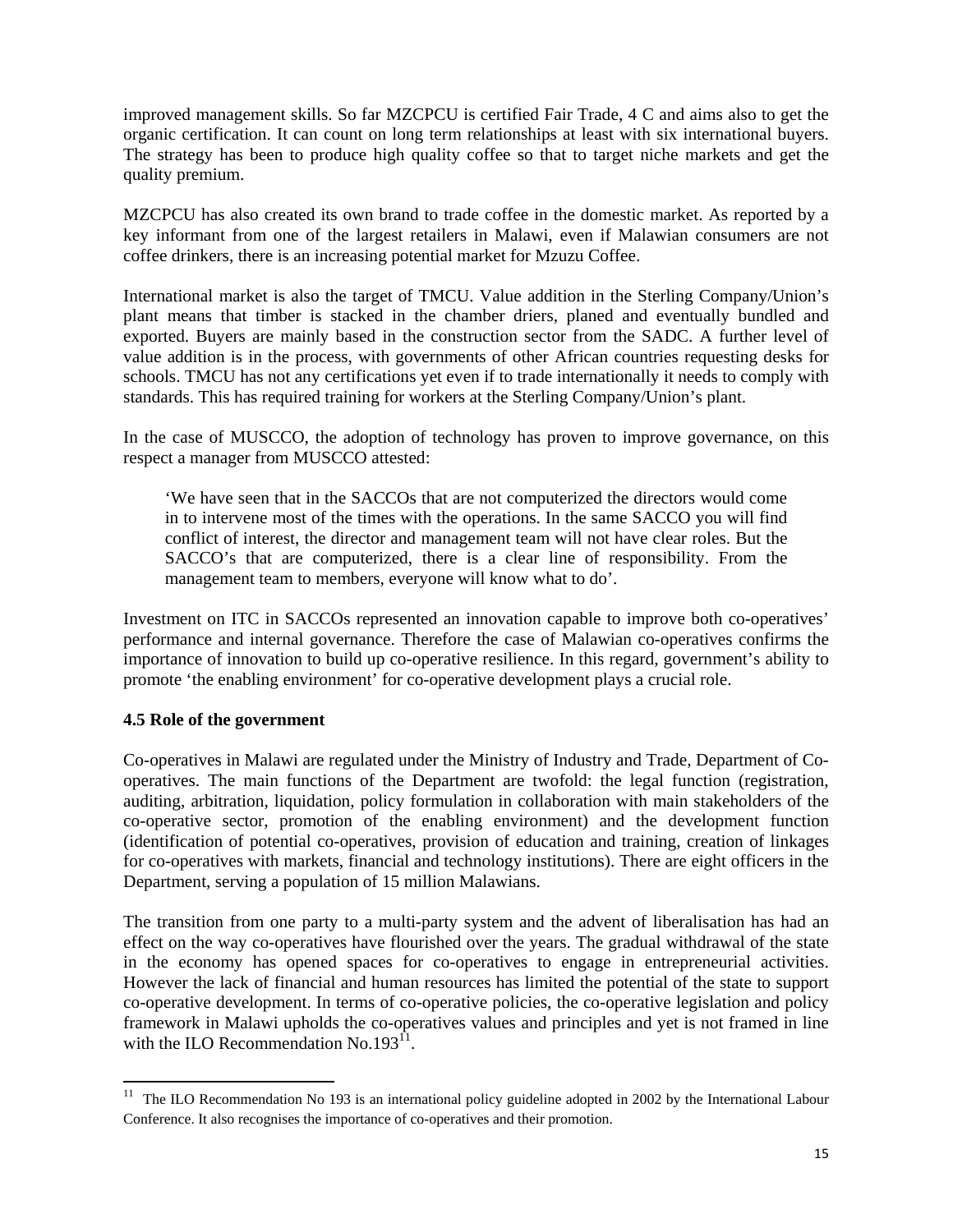Furthermore, there is no policy implementation strategy. Representatives from all four co-operative Unions share the view that the government needs to harmonise all policies around co-operatives. They indicated that engaging with different ministries has led to confusion and conflict of interests. Union representatives also argue that the lack of an apex body militates against policy harmonisation which is reflected in the way ministries operate independently from one another while engaging with co-operatives. This point has also been stressed by the Deputy Director and Registrar, who also pointed out the need to improve the knowledge of co-operatives amongst ministerial officers. Coming up with a policy implementation strategy should help also to overcome one of the major challenges of co-operative development in the country. This is about the role of development agencies, which use co-operatives as an 'exit strategy' in development projects. Many donors are not properly committed to co-operative development at the start of projects, but promote the setting up of co-operatives during the last stage. As informants argued, the probability rate that those co-operatives will fail is very high. Considering also the 'donor dependency syndrome' – where development agencies provide external sources of capital but co-operative Unions are not able to autonomously generate adequate resources to properly work as a 'business' it is clear that the relation with such development agencies needs to be coordinated by a proper national policy strategy in order to build up co-operative resilience, as reported by Unions' leaders and managers.

A proper policy implementation strategy would also help to explore and unlock the high potential for co-operatives which is unexploited, as argued by several key informants. Beyond co-operatives that already exist, other organisations working with farmer clubs, such as the Japanese International Cooperation Agency (JICA), supporting the national programme One Village One Product (OVOP), and the National Smallholder Farmers' Association of Malawi (NASFAM), recognise the importance to convert those clubs into co-operatives.

The vision to move forward is identified by the MUSCCO CEO. He identified a crucial role for the government to create an enabling environment aimed at promoting collaboration and business partnership between different types of co-operatives – in his own words:

'We have financial co-operatives, producer co-operatives and marketing co-operatives. I think we should find a way how all of these co-operatives could be linked or they could work together. Maybe we should work with the government on this and then I think the impact might be easily measured'.

Despite these challenges, all informants and interviewees from the Unions acknowledged that this is the time to move forward. The increasing interest of the government on co-operatives makes this the right moment to strengthen the action on co-operative development at national level.

#### **5. Moving forward: discussion and outlook**

To what extent are co-operatives in Malawi resilient socio-economic organisations? What are the factors that affect co-operative resilience the most? Our answer to these questions start by first arguing that the case studies provide a mixed picture in terms of performance and yet it can be said that Malawian co-operatives do show a degree of resilience, that is, they have been able to both 1) cope with challenges and 2) found innovate ways to address their constraints.

In methodological terms, the article shows that our analytical framework can be expanded. It is a valuable tool for the analysis of co-operative resilience which could be complemented by

and the control of the control of the control of the control of the control of the control of the control of the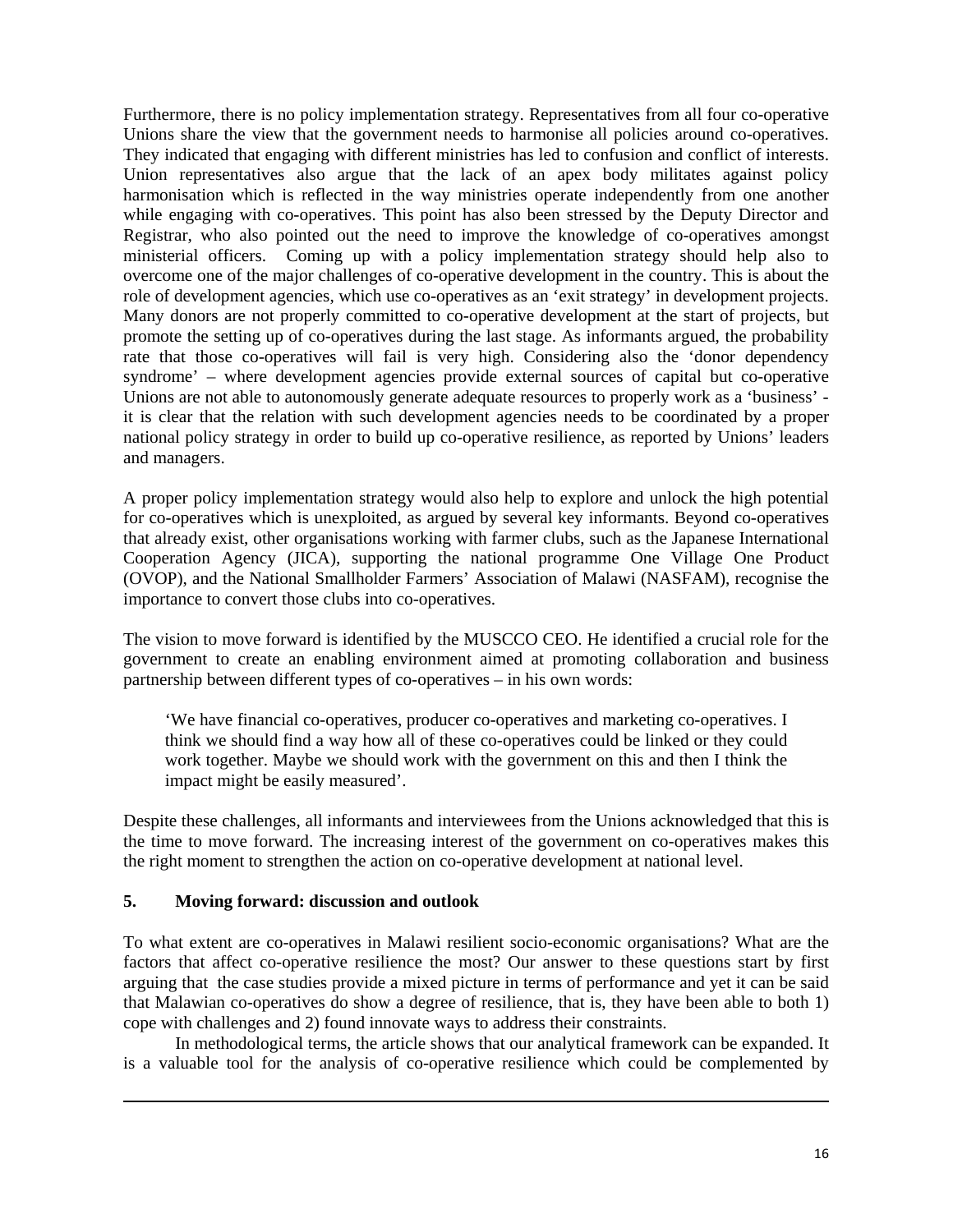additional factors. For instance, some factors that proved to be crucial for the resilience of Malawian co-operative Unions include: 1) the degree of homogeneity/heterogeneity membership, which varies between producer and financial co-operatives; 2) the inclusion of women, which has proven to be favourable not only for women's and household wellbeing, but also for co-operative resilience as it increases members' commitment and loyalty.

|                          | L'adie ind 5<br>Factors conducive to co-operative resilience in                                                                                                                                                                                                                                                                                                                                                                                                                                                                           | Factors that undermine co-operative resilience                                                                                                                                                                                                                                                                                                                                                                                                                                                                                                                                                                                                                                    |
|--------------------------|-------------------------------------------------------------------------------------------------------------------------------------------------------------------------------------------------------------------------------------------------------------------------------------------------------------------------------------------------------------------------------------------------------------------------------------------------------------------------------------------------------------------------------------------|-----------------------------------------------------------------------------------------------------------------------------------------------------------------------------------------------------------------------------------------------------------------------------------------------------------------------------------------------------------------------------------------------------------------------------------------------------------------------------------------------------------------------------------------------------------------------------------------------------------------------------------------------------------------------------------|
|                          | Malawi                                                                                                                                                                                                                                                                                                                                                                                                                                                                                                                                    | in Malawi                                                                                                                                                                                                                                                                                                                                                                                                                                                                                                                                                                                                                                                                         |
| MEMBERSHIP               | - Tangible and positive benefits that result from<br>being part of a co-operative have improved loyalty.<br>Benefits are related to Unions' ability to deliver<br>and meet the members' needs.<br>Homogeneous membership in producer co-<br>operatives which fosters trust and cohesion.<br>- Heterogeneous membership in financial co-<br>operatives which improves risk management.<br>Women's inclusion increases across all levels<br>within the Unions. Acknowledged as strategy to<br>strengthen members' loyalty.                  | - Disloyalty caused by members' need for fast<br>cash (producer co-operatives) and members'<br>difficulty to repay the loans due to lack access<br>to markets and stable income (financial co-<br>operatives).<br>Heterogeneous membership in financial co-<br>operatives which undermines governance<br>- Inadequate members' capacity to invest in their<br>co-operatives which affects co-operatives<br>capacity to buy shares into the Unions. This in<br>turns affects Unions' financial sustainability to<br>deliver services to member co-operatives.<br>- Lack of skilled and literate membership affects<br>information dissemination, accounting and<br>record keeping. |
| <b>COLLECTIVE SKILLS</b> | - Co-operatives as 'collective spaces of learning'<br>where members share ideas and knowledge and<br>learn from each others.<br>- Saving culture being gradually developed across<br>members.<br>- Members are collectively evaluating investment<br>viability, risks of new technology adoption and<br>management of natural resources<br>- Formal training and extension services, provided<br>by Unions and/or external agents (donors, buyers,<br>government)                                                                         |                                                                                                                                                                                                                                                                                                                                                                                                                                                                                                                                                                                                                                                                                   |
| NETWORKS                 | - Leadership skills, effectiveness and accountability<br>- Leadership commitment to share information with<br>members<br>- Collaboration between co-operatives (within and<br>across sectors)<br>- Need of<br>- Positive role of development agencies as providers<br>of training and financial resources                                                                                                                                                                                                                                 | - Absence of an apex body that could unlock co-<br>operative potential<br>- Risk of donor dependency<br>- 'Exit strategy' - donors establish co-operatives<br>at the end of development projects which are<br>not rooted in co-operative value and principles.                                                                                                                                                                                                                                                                                                                                                                                                                    |
| $\mathsf{S}$<br>INNOVATI | - Collective marketing and while developing market<br>linkages within national and international<br>commodity value chains.<br>Access to credit from commercial banks and<br>donors.<br>Some Unions have developed alternative sources of<br>$\overline{\phantom{a}}$<br>income<br>Self-help spirit and self-reflective attitude that have<br>-<br>enable members to identify innovative strategies to<br>overcome challenges (i.e. donor dependency,<br>members' disloyalty, difficult access to domestic<br>and international markets). | - Commercial banks reluctant to provide credit to<br>co-operatives                                                                                                                                                                                                                                                                                                                                                                                                                                                                                                                                                                                                                |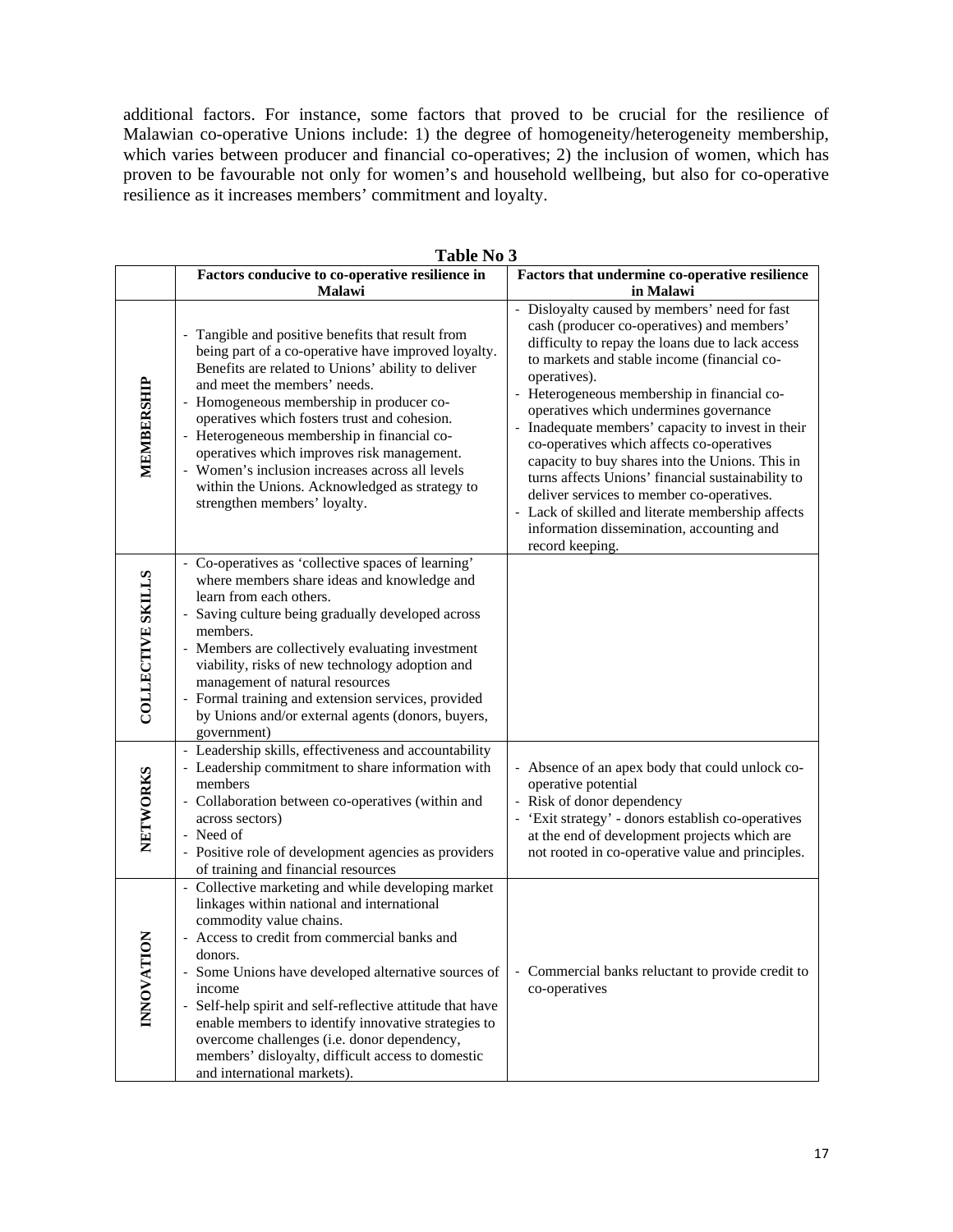#### Source: Authors

In this article we argue that resilient co-operatives are able to maintain their core functions while coping with shocks and stresses. This is possible in so far as co-operatives are able to develop a degree of adaptive capacity. A key component of adaptive capacity is the reflective attitude of actors towards their own performance and limitations. This process is a fundamental factor as enables co-operatives to identify key weaknesses and develop strategies to deal with them. Even though this process is not easy to evidence, it was apparent in the interactions we had with members, managers and leaders. It was also evident in the strategies they have identified and the actions that followed. Reflective behaviour is a fundamental block of resilience and yet it is not sufficient. It needs to be complemented by factors that are conducive to resilience.

Our findings reveal that 1) Unions play a key role in the development of co-operative resilience. They represent the hub where challenges and limitations are identified, strategies developed and ideas and plans are translated into action. 2) Unions' leaders and managers can strengthen all the five factors for resilience including women's promotion. They can address the limitations faced at the membership level by providing and/or channelling services in order to effectively meet members' needs and strengthen their commitment with the co-operatives. They can also provide training and engage with external actors in order to facilitate training thus increasing members' collective skills. Union leaders can represent the link and connection between co-operators, primary co-operatives, domestic and international markets, development agencies, commercial banks, and other co-operative Unions in the country. They can also engage with government by representing co-operatives' interests and lobbying on their behalf.

The actors that participated in this study are aware and know the findings outlined in this article. Sharing the finding with participants (i.e. co-operative members, managers and leaders of the Unions) has enabled them to think more systematically about the factors that affect the resilience of the Malawian co-operative movement.

The impact of this study was channelled throughout a major dissemination event held in the capital city Lilongwe where representatives of co-operative Unions, government and development agencies had the opportunity to exchange ideas and discuss co-operative resilience for the first time ever which resulted in the formation of an action plan for increasing co-operative resilience in the country. The following were identified as priority actions: 1) Setting up of the Apex body; 2) Funding and harmonisation of development projects that target co-operatives; 3) Promotion of women in co-operatives; 4) Measures to reduce disloyalty. The design of an 'action plan' was an unexpected outcome of this study which suggests that promoting research on co-operative resilience contributes to strengthen co-operative development.

Discussing the findings outline in this article with participants highlights also the importance of promoting networks and share experiences between different co-operative movements in Africa which is factor to be included in the analytical framework. We are aware that the struggles faced by the Unions and primary co-operatives studied in this article are not exclusive to Malawi. Therefore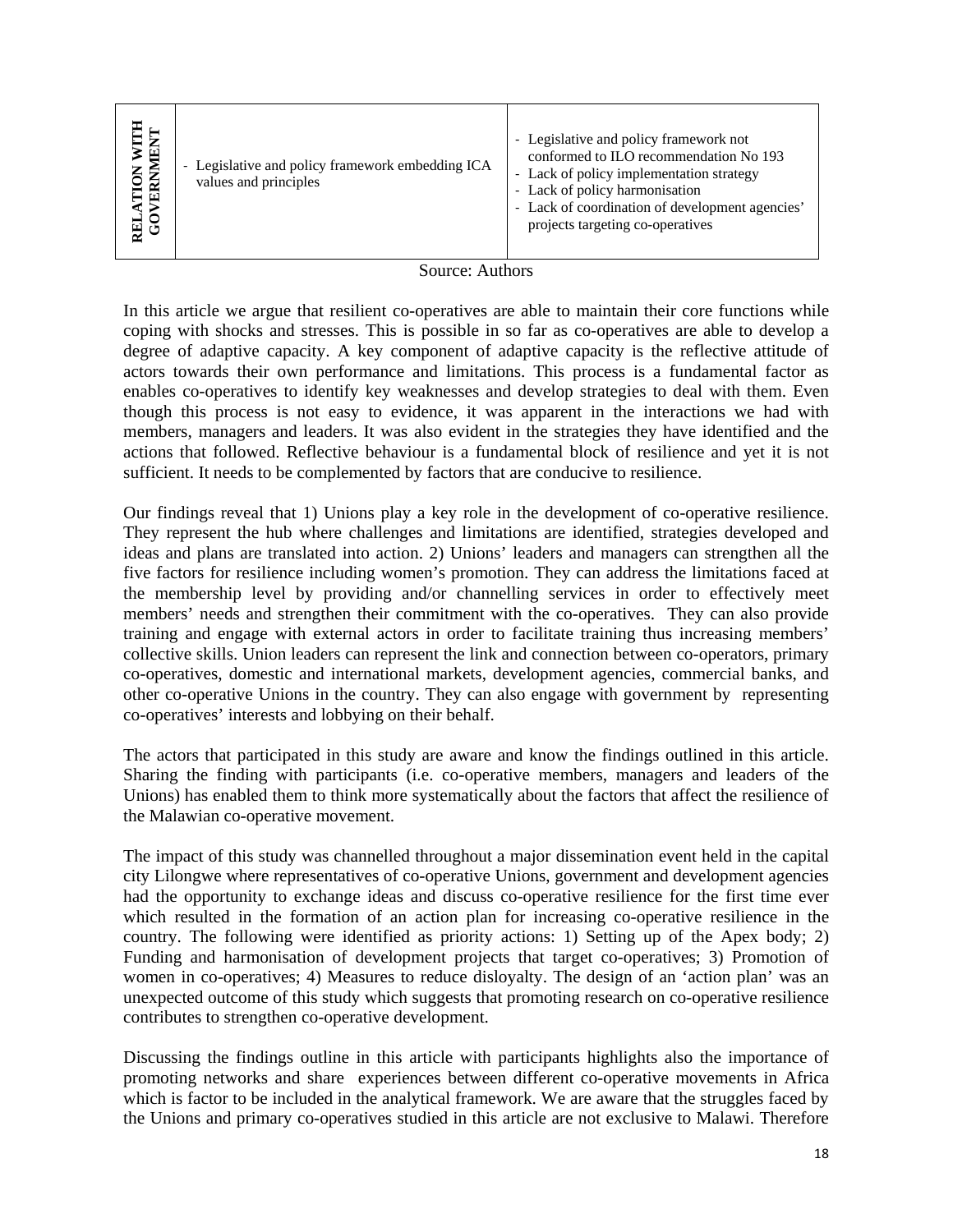this article has aimed to do both, provide insights and lessons for countries that might share similar socio-economic and historical backgrounds and highlight the need for further research in Africa on the structural and context-dependent factors that affect co-operative resilience.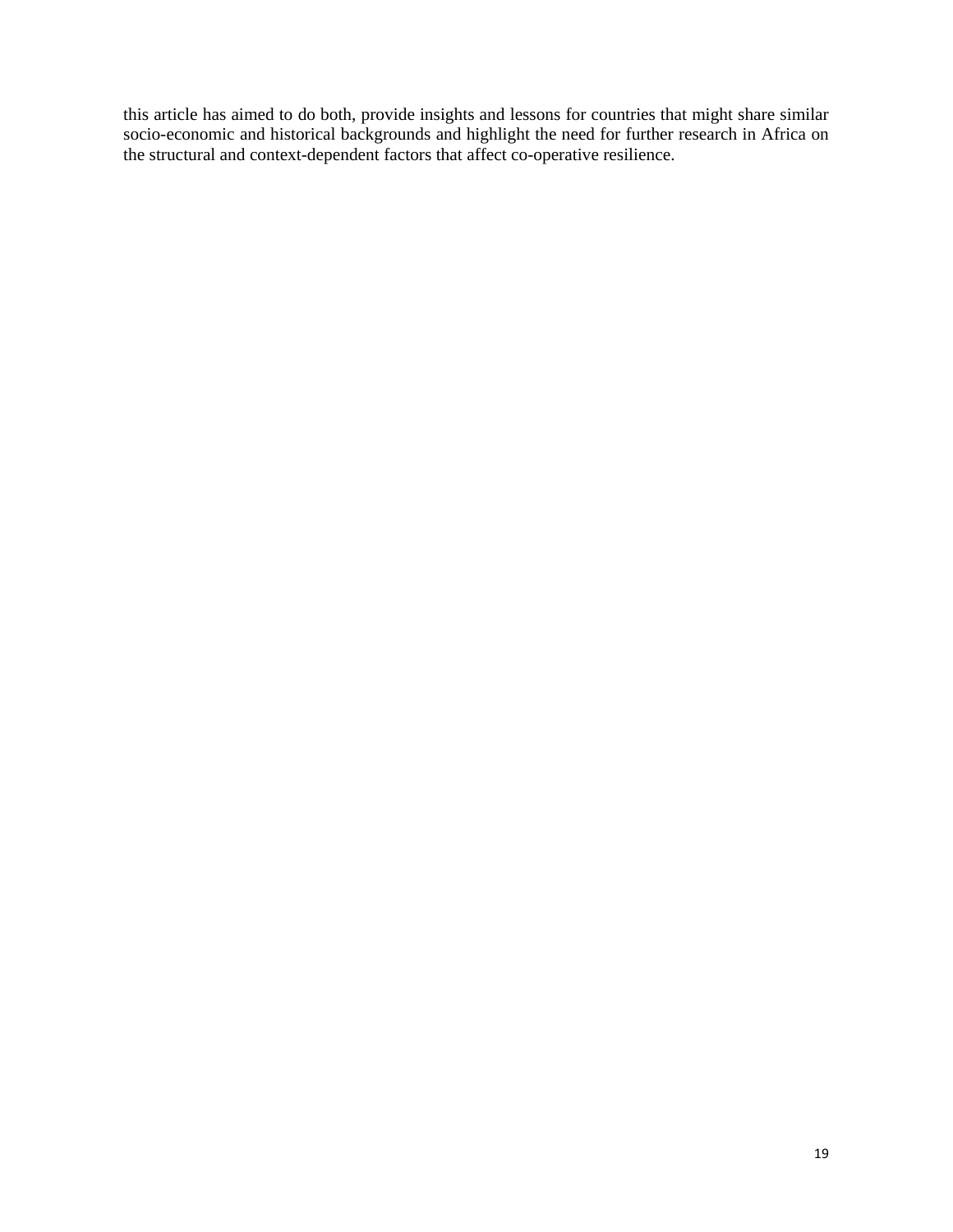#### **References**

- Berdegué Sacristan, J. A. (2001). *Co-operating to Compete. Associative Peasant Business Firms in Chile*, PhD Thesis, University of Wageningen.
- Binney, G., & Williams, C. (1995). *Leaning into the future : changing the way people change organisations*, London: Nicholas Brealey Publiser.
- Busemeyer, M. R., & Trampusch, C. (2012). *The political economy of collective skill formation*. Oxford, Oxford University Press.
- Bernard, T., Collion, M-H., de Janvry, A., Rondot, P., & Sadoulet, E. (2008). Do Village Organisations Make a Difference in African Rural Development? A Study for Senegal and Burkina Faso. *World Development*, *36(11), 2188-2204.*
- Bibby, A., & Shaw, L. (2005). *Making a Difference: Co-operative Solutions to Global Poverty.* Manchester: United Kingdom Co-operative College.
- Birchall, J. (2003). *Rediscovering the Co-operative Advantage. Poverty Reduction through Selfhelp.* Geneva: ILO.
- Birchall, J. (2004). *Co-operatives and the Millennium Development Goals.* Geneva: ILO.
- Birchall, J. (2011). *People-Centred Businesses: Co-operatives, Mutuals and the Idea of Membership.* London, New York: Palgrave MacMillan.
- Birchall, J. (2012). The potential of Co-operatives during the Current Recession; Theorizing Comparative Advantage. Article presented at the EURICSE Conference '*Promoting the Understanding of Co-operatives for a Better World.* Venice, 15-16 March.
- Anonymous, S. (2013). Understanding Co-operative Resilience. *KID Working Article n. 64.* Milton Keynes: The Open University.
- Conroy, A.C., Blackie, M.J., Whiteside, A. Malewezi, J.C., & Sachs, J.D. (2006). *Poverty, AIDS and Hunger. Breaking the Poverty Trap in Malawi*. New York: Palgrave Macmillan.
- Daft, R. L. (1978). A Dual-Core Model of Organizational Innovation. *Academy of Management Journal. 21, 193-210*.
- Damanpour, F., & Evan, W. M. (1984). Organizational Innovation and Performance: The Problem of "Organizational Lag". *Administrative Science Quarterly. 29, 392-409*.
- Damanpour, F. (1996). Organizational Complexity and Innovation: Developing and Testing Multiple Contingency Models. *Management Science. 42, 693-716*.
- Develtere, P., Pollet, I., & Wanyama, F. (Eds.) (2008). *Co-operating Out of Poverty: The Renaissance of the African Co-operative Movement*, ILO, Geneva.
- Elliot, H. (2008). *Evolution of Systems Thinking towards Agricultural Innovation*. Washington, DC: International Food Policy Research Institute.
- FAO (1996). *Co-operatives: Has Their Time Come Or Gone?* Rome: Food and Agricultural Organisation. Http://Www.Fao.Org/Docrep/007/W3708e/W3708e00.Htm#Toc
- FAO (2012). *Agricultural Co-operatives: Key to Feeding the World.* Rome: Food and Agricultural Organisation. http://www.fao.org/fileadmin/templates/getinvolved/images/WFD2012\_leaflet\_en\_low. pdf
- Francesconi, G.N., & Heerink, N. (2010). Ethiopian Agricultural Co-operatives in an Era of Global Commodity Exchange: Does Organizational Form Matter? *Journal of African Economies*, *20(1), 1–25.*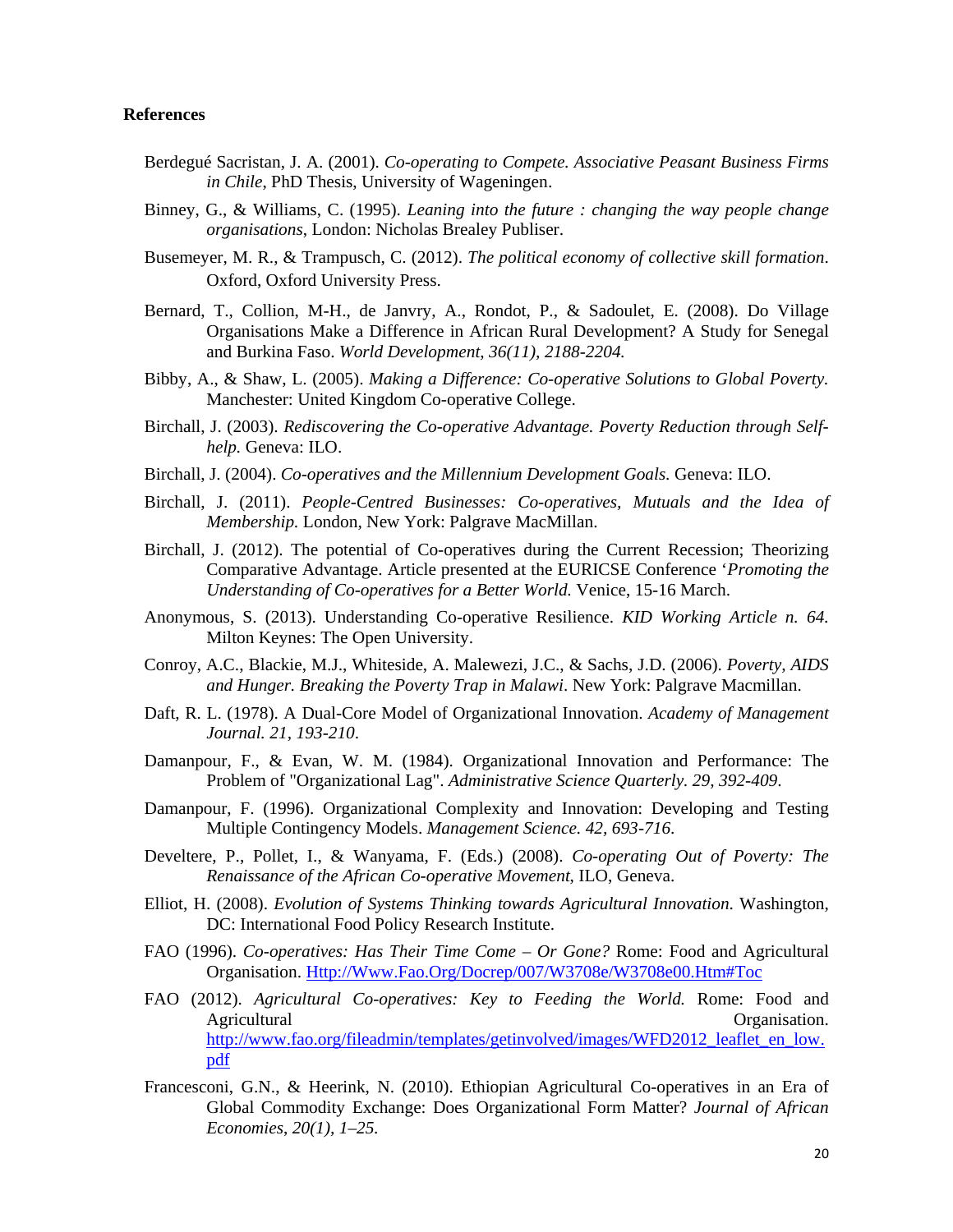- Francesconi, G.N., & Ruben, R. (2008). The Life Cycle of Agricultural Co-operatives: Implications for Management and Governance in Ethiopia. *Journal of Rural Cooperation*, *36(2), 115-130.*
- Francesconi, G.N., & Wouterse, F. (2011). The Renewed Case for Farmers' Co-operatives. Diagnostics and Implications from Ghana. *IFPRI Discussion Article 01129*, Washington: IFPRI.
- Garcia, R., & Calantone, R. (2002). *A Critical Look at Technological Innovation Typology and Innovativeness Terminology: A Literature Review*. New York: North-Holland.
- Gouët, C., & Van Paassen, A. (2012). Smallholder Marketing Co-operatives and Smallholders' Market Access: Lessons Learned from the Actors Involved. *The Journal of Agricultural Education and Extension*, *18(4), 369-385.*
- Howaldt, J., Schwarz, M., Henning, K., & Hees, F. (2010). *Social Innovation Concepts, Research Fields and International Trends*. Aachen: IMA/ZLW.
- Habermas, J. (1984). *The Theory of Communicative Action*, Boston: Beacon Press.
- Haggblade, S., Reardon, T., & Hyman, E. (2007). Technology as a Motor of Change in the Rural Nonfarm Economy. In S. Haggblade, P. Hazell, & T. Reardon (Eds.), *Transforming the Rural Nonfarm Economy: Opportunities and Threats in the Developing World.*  Baltimore: Johns Hopkins University Press.
- Hartley, S. (2012). *Learning for Development through Co-operation: The Engagement of Youth with Co-operatives in Lesotho and Uganda,* PhD Thesis, Milton Keynes: The Open University.
- ILO (2002). *Recommendation concerning the promotion of co-operatives*, Geneva: ILO http://www.ilo.org/images/empent/static/coop/pdf/english.pdf
- Innes, J.E., & Booher, D.E. (2010). *Planning with Complexity: An Introduction to Collaborative Rationality for Public Policy*. New York: Routledge.
- Juma, C., Yee-Cheong, L., & UN Millennium Project. (2005). *Innovation: Applying Knowledge in Development*. London: Earthscan.
- Kaplinsky, R., & Morris, M. (2001). *A Handbook for Value Chain Research*. IDRC.
- Kaplinsky, R., & Morris, M. (2008). Do the Asian Drivers Undermine Export-oriented Industrialization in SSA? *World Development, 36(2), 254-273*.
- Lynx Associates (1996). *A Situation Analysis of Co-operatives in Malawi* Lilongwe: Government of Malawi, Ministry of Commerce and Industry.
- Mamouni Limnios, E., & Mazzarol, T. (2011). Resilient Organizations: Offense versus Defence. *Article submitted for the Australia and New Zealand Academy of Management (ANZAM) Annual Conference*, Wellington 7-9 December.
- Majurin, E. (2012). *How Women Fare in East African Co-operatives: the Case of Kenya, Tanzania and Uganda.* Dar es Salaam: CoopAfrica, ILO.
- Matabi, M. (2012). *Analysis of Institutional and Governance Factors and Their Impact on Smallholder Agricultural Co-operatives' Performance in Malawi. A Case of the Rice-Oriented Co-operatives in Zomba, Salima and Nkhatabay Districts of Malawi*. MBA Dissertation, Lilongwe: Exploits University.
- Mazzarol, T., Simmons, R.A., & Mamouni Limnios, E.A. (2011). A Conceptual Framework for Research into Co-operative Enterprise. (*CEMI) Discussion Article Series No. DP1102.* Perth: CEMI.